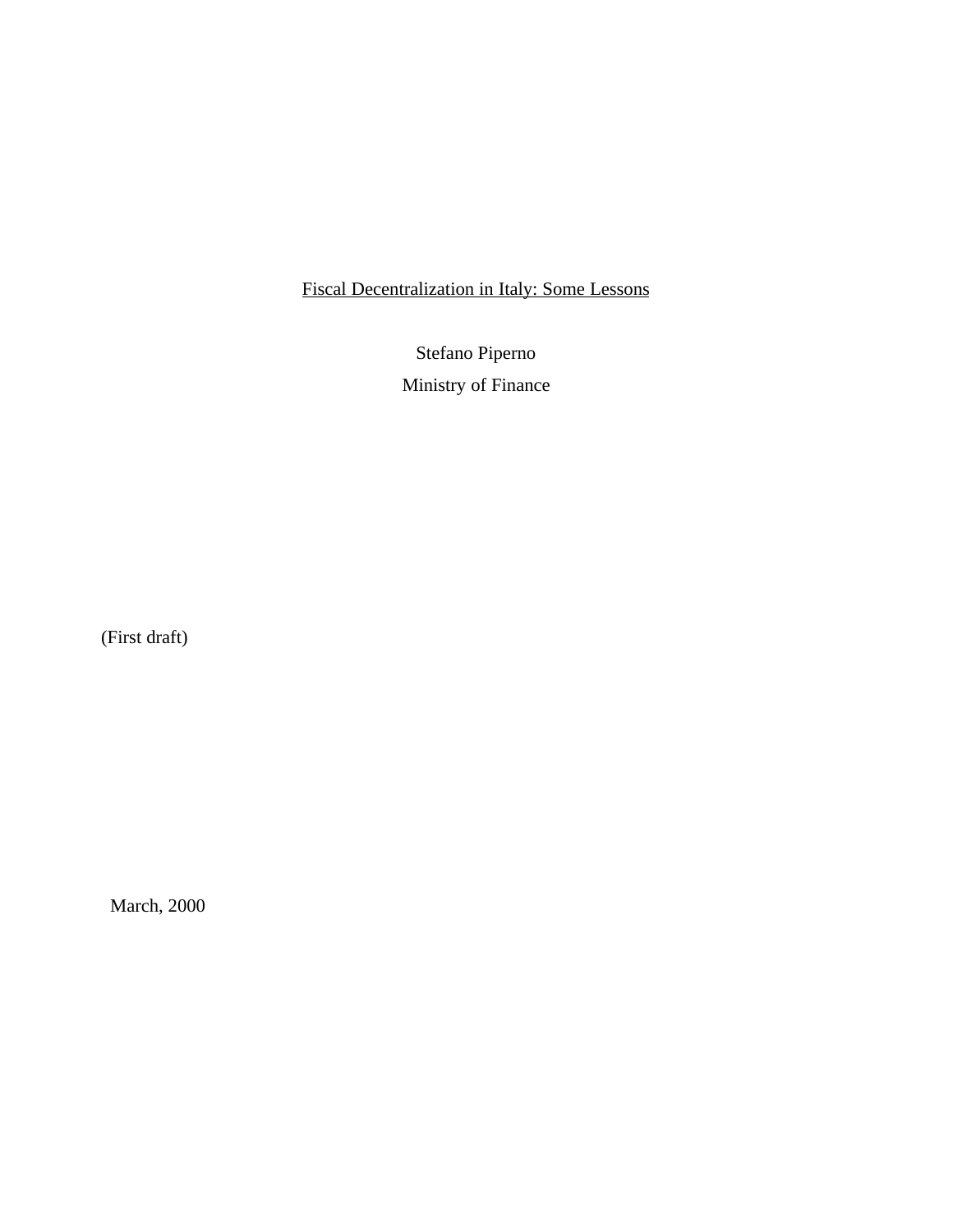# Contents:

## 1. Introduction

- 2. The present system
- 3. The present system: the main features with regard to the Indonesian devolution process
	- a) The sequencing of devolution
	- b) Local fiscal autonomy and local accountability
	- c) The grants system
	- d) The participation of local governments
- 4. Conclusions

Appendix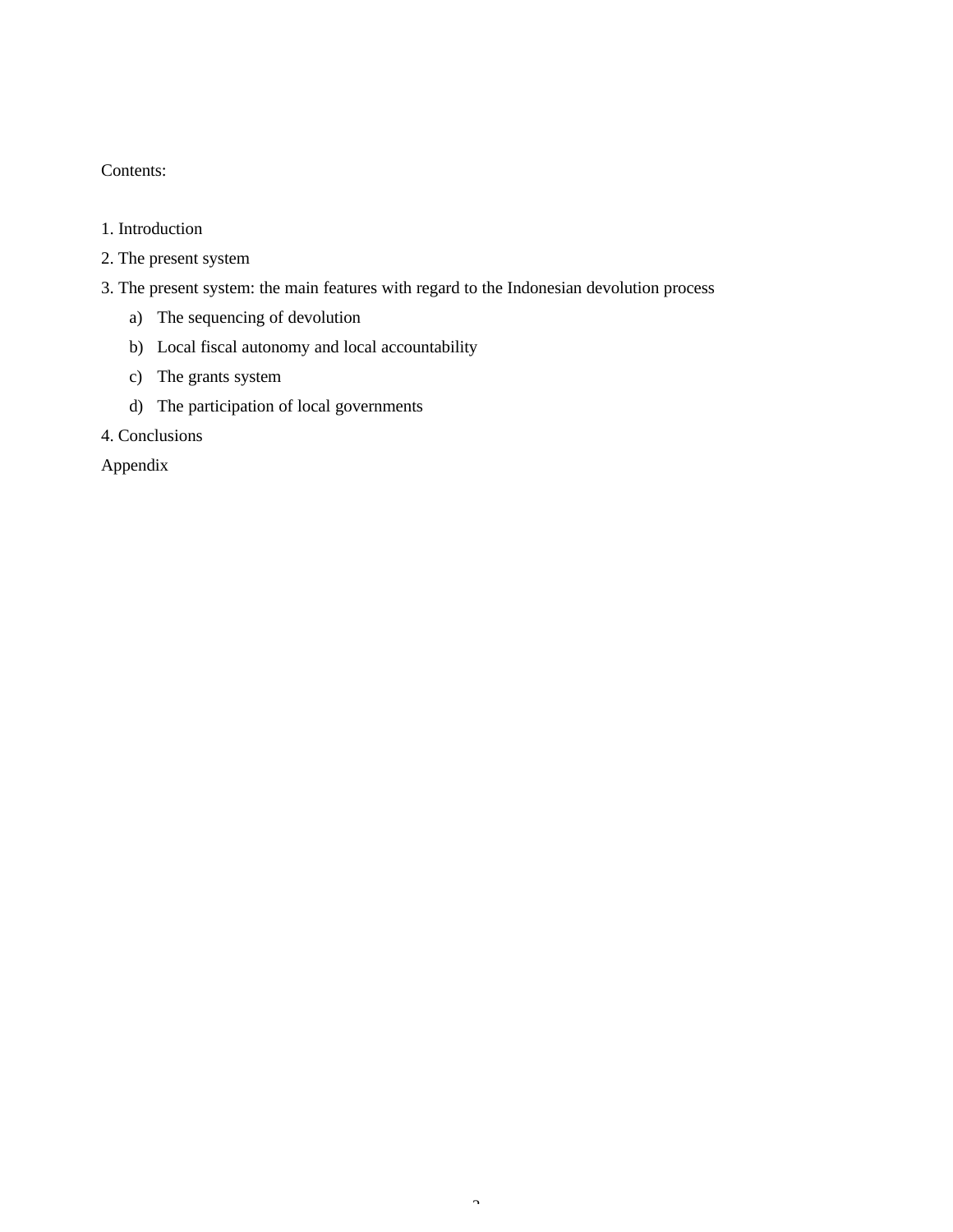#### **1. Introduction**

Italy offers interesting insights into the risks and pitfalls that may be encountered when a decentralization process is not well managed. Once a highly centralized country, it has experienced a slow and contradictory shift towards political decentralization since the Constitution of 1948, though this process has only accelerated significantly in the last years.

This paper is divided into three parts.

The first section spells out the main institutional features of the present Italian system of territorial government and recent changes that have been made to it.

The second illustrates some of the important features of the process of decentralization which has taken place in Italy, with special reference to some of the problems that are currently being faced in Indonesia. In particular, I deal with four main topics:

- a. the fair sequencing of devolution: meaning, first competences, then revenues, and the perverse effects of the reverse;
- b. the crucial issue of local accountability and local fiscal autonomy;
- c. the key role of self-generated revenues in designing a viable general grants system for local authorities;
- d. the importance of building consensus by involving the regional and local authorities through institutional mechanisms such as intergovernmental committees.

The last section draws general conclusions about the main issues raised in this seminar.

## **2. The present system.**

#### *Institutional framework*

Territorial government in Italy breaks down into four layers. Sub-national governments comprise 20 Regions, 103 Provinces and 8,100 Municipalities. This territorial structure - shown in figure 1 - is typical of the early stages of regional systems.

While Provinces and Municipalities have been established since the country came into being, Regional governments are a relatively new entity, as Regions were established only under the 1948 Constitution. Regions are provided with legislative and administrative powers, particularly relevant in the fields of agriculture, commerce, public health, tourism, public works and long-distance public transport. Five Regions - the large islands (Sicily and Sardinia) and areas close to national borders (like Trentino Alto Adige, divided into the two Autonomous Provinces of Trento and Bolzano, and Valle d'Aosta) with sizable non-Italianspeaking populations - are called 'Special Statute' Regions. Four of them were established in l949 (the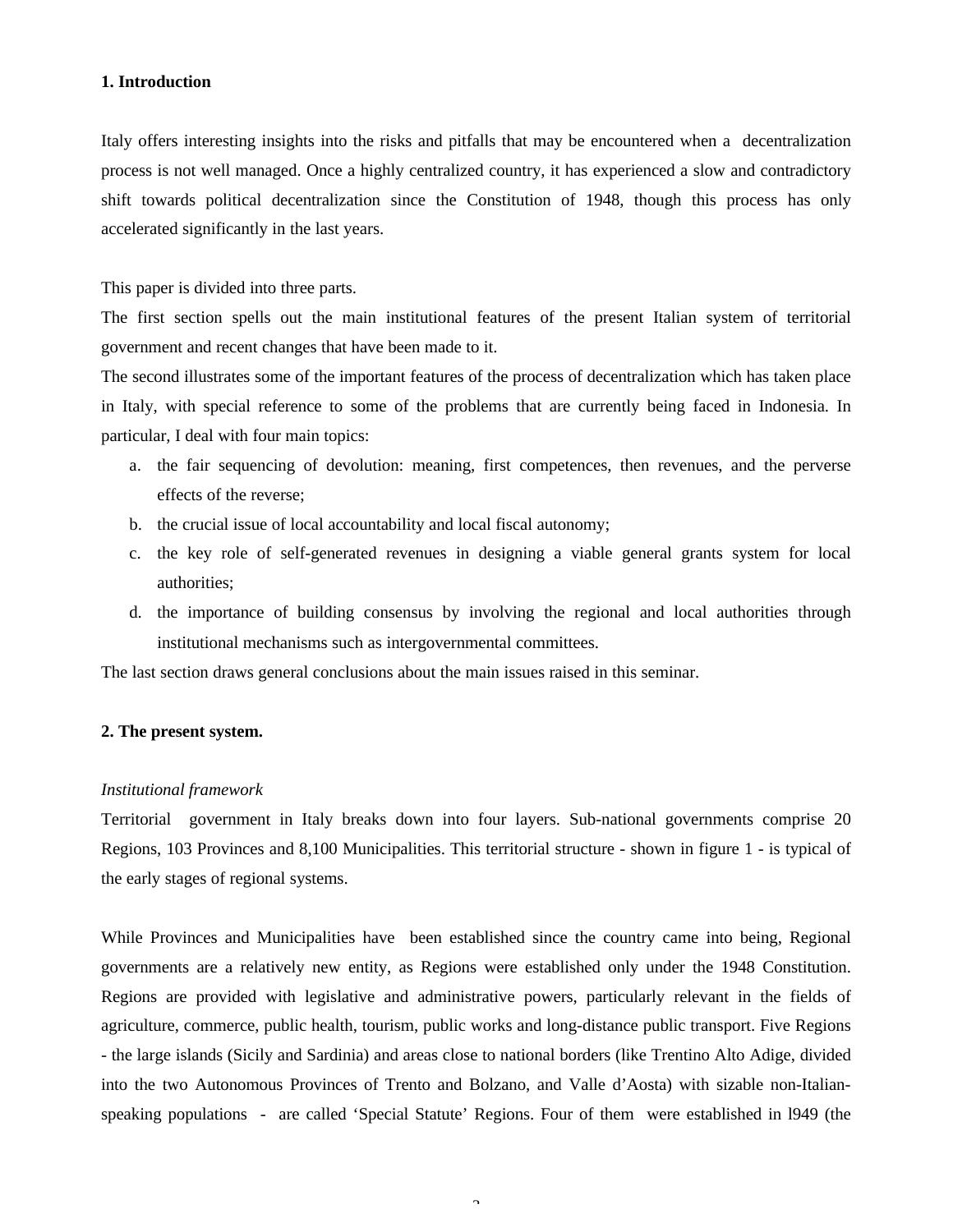fifth, Friuli Venezia Giulia, was established in l964) to reduce the threat of separatist movements and ethnic tension. They have far wider competences - for instance in education and the promotion of industrial activities - than those of the other 15 Ordinary Statute Regions, which became operational only in 1970.

The central government still retains a strong regulatory power mainly on ordinary regional governments which it exercises through the various central institutions. For example, for every field of responsibility assigned to regional legislatures, the national parliament determines the principles that regional laws have to follow. On the other hand, the national executive can veto a regional law when it considers that national principles have been overpassed. Conflicts of competence between the central government and the regions brought to the Constitutional Court have been consistently decided in favor of the central government, which appoints all constitutional judges.



*weak regulatory powers strong regulatory powers*

Until 1998, Ordinary Regions had practically no tax autonomy and were financed by central government transfers. Health care expenditure represents the main portion of their expenditure. Moreover, in health care provision regions act mainly as agents of the central government, which still dictates general policy orientations in this field. Besides, health services are not provided directly by Regions but by special purpose autonomous bodies, the Local Health Units.

Provinces, modeled on the French Départements, have very limited responsibilities and - at least until 1998 - no tax autonomy. Their role is practically negligible in metropolitan areas, where they are dominated by

 $\overline{a}$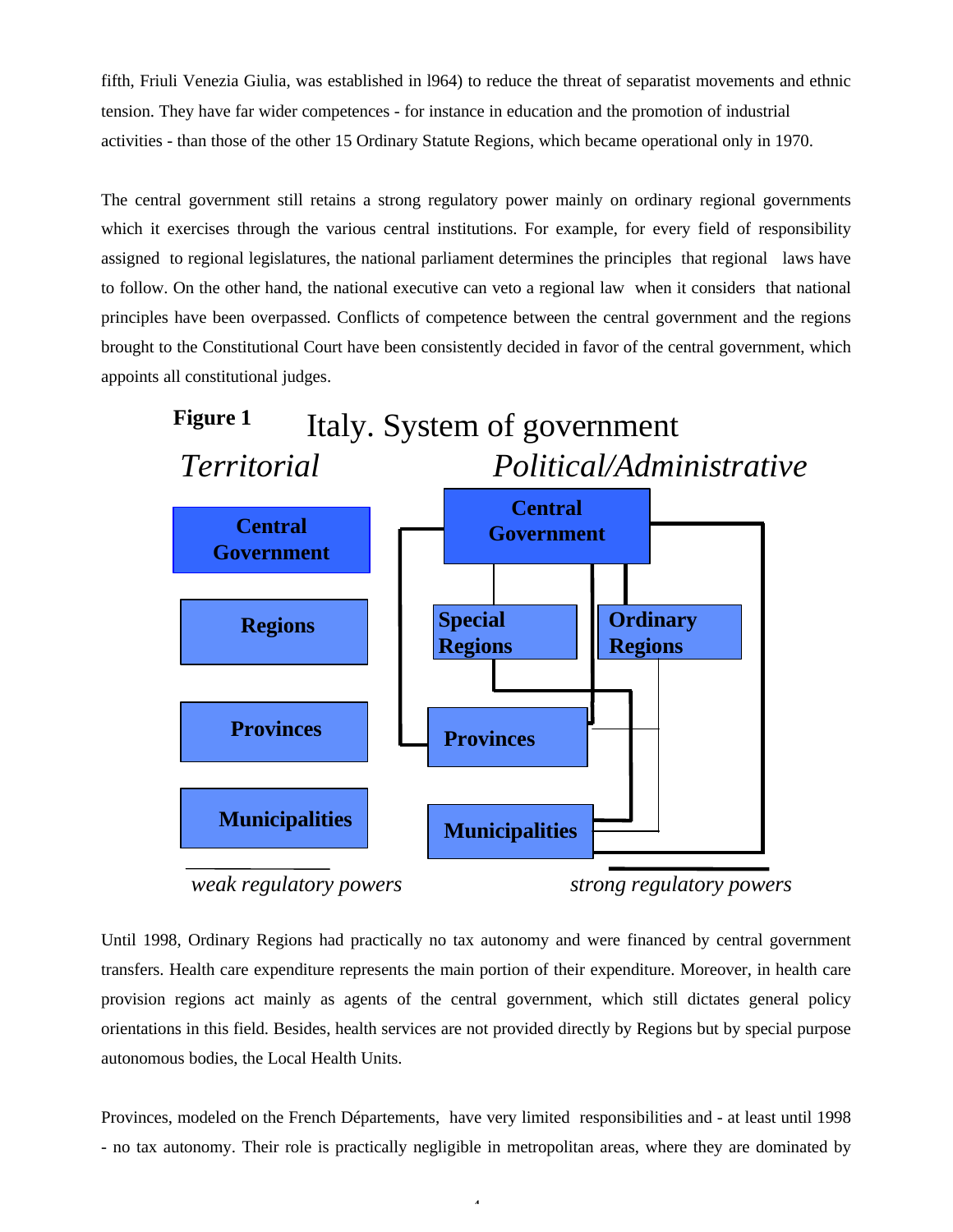large Municipalities. Nonetheless, they still play a recognizable role outside metropolitan areas, especially in rural and mountain areas, where the Province's main goal is to coordinate small Municipalities.

Municipal governments are still at the heart of the Italian decentralized system of government. As in most other countries, they are responsible for typical urban policies, such as town planning and zoning, transport, traffic control, water provision, street lighting and cleaning, garbage collection and disposal and a growing number of social, cultural and leisure services. Their role has recently been strengthened by two major reforms: a) the direct election of mayors and b) the re-introduction of a substantial amount of tax autonomy.

One of the alleged main weaknesses of the present municipal system of government is undoubtedly its high fragmentation. As mentioned before, there are more than 8,100 *Comuni*, or Municipalities. Small-sized municipalities are particularly frequent in the northern regions and have higher provision costs and offer a narrower range of services than large ones. However, mergers and other structural reform policies are strongly resisted, and only recently have Municipalities experimented new ways of providing services based on association, cooperation and contracting out.

The central government also retains a firm grip on provincial and municipal governments through bureaucratic control and the distribution of centrally controlled resources, such as the allocation of general purpose grants to Municipalities, the location of new government agencies, extraordinary spending programs and the financing of large infrastructural projects. Italy has not developed a *cumul de mandats* system along the lines of the French one, where national political figures involve themselves in local politics, running for mayorships, regional presidencies or other local, important positions. As is well known, the French *cumul* produces two effects. The first is to blur the borderline between national and local politics; the second is to induce national political figures to compete among themselves to channel national resources to their own local constituencies. In Italy, new mayors are more powerful figures than before because, as we shall see, they are now directly elected. True, Italian mayors have political connections with the center but, contrary to their French colleagues, they are still mostly local political figures, even if mayors of big cities now have nationwide public recognition.

Summing up, the present Italian Constitution is typical of a unitary state, despite the presence of regional governments. The central government is still at the center of the stage and local governments have so far been protected and guaranteed from regional interventions by central government legislation. Local electoral mechanisms, taxing powers, ordinary grants, local functions and organizations fall within the strict domain of national legislation. Regional legislation cannot interfere in the main matters of local government life, apart from those specific legislative powers that are assigned to the Regions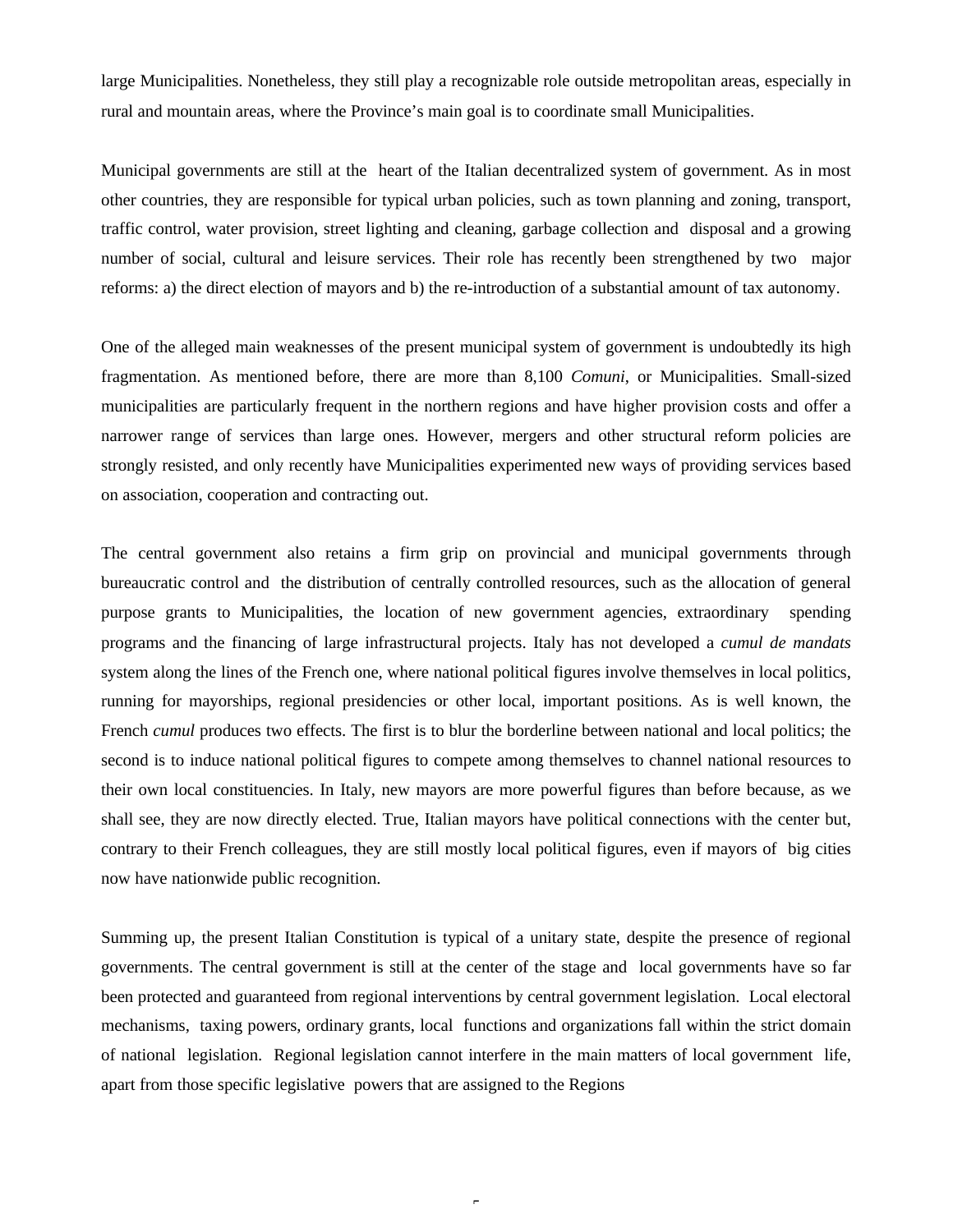This situation may change radically in the near future, due to the recent start of a process of devolution of centrally-owned administrative functions to regional and local governments. This process was spurred by the increased demand for decentralized government and federalism, largely from the richest northern Regions, and has taken place within the framework of the present constitution due to the failure of any attempt to change it. This strong demand for decentralization has been interpreted as implying a substantial strengthening of present regional governments according to classical federal models. In fact, the framework law (L.59/97), the s.c. Bassanini Act, after the name of the Minister who drove it through, provides<sup>1</sup> for a mechanism of devolution of powers in many relevant areas hitherto carried out by the State to the Regions and from the Regions to Provinces and municipalities over a three-year period. It must be stressed that, for the purpose of implementing the devolution reform, the government has been given discretionary powers (delegation), meaning that it is free to issue decrees without formal approval by Parliament (but it needs the consensus of the new intergovernmental consultative bodies: see the second section). The decrees are only bound to respect a set of principles established in the law:

• subsidiarity;

 $\overline{a}$ 

- wholeness, efficiency and economy;
- cooperation among different levels of government;
- responsibility and uniqueness of administration;
- asymmetry (to take into account the huge differences in size and assets of local authorities mainly Municipalities - which can influence their ability to carry out the new functions);
- autonomy of local governments in terms of self-organizing powers;
- fairness in the devolution of human, technical and financial resources;
- adequacy, e.g. administrative capability of the receiving governments.

In particular, the principle of cooperation has been set to grant the respect of Italy's EMU public debt and inflation rate commitments, sharing the relative responsibilities in terms of macroeconomic stability with the local governments. According to the principle of subsidiarity, only the functions explicitly stated in the law are excluded from the power transfer<sup>2</sup>. In particular, the central government will retain administrative jurisdiction over some strategic areas, such as foreign affairs, relations with the European Union, justice, defense, monetary and fiscal policies, universities and other sectors that have to be dealt with nationwide.

The new responsibilities to be transferred to regions and local authorities include the allocation of industrial incentives, the cadastre (property registry), public works, roads (except highways and national routes) and regional railways, education, the cultural heritage, mining concessions and environmental protection. This

<sup>1</sup> Law 59/97 provides guidelines for three strictly intertwined reforms: the decentralization of central government functions, the reform of central public administration and the simplification of administrative procedures.

<sup>2</sup> This marks a striking change from the previous devolution processes of 1972 and 1978 where the State waived only some specified functions not following the wholeness principle.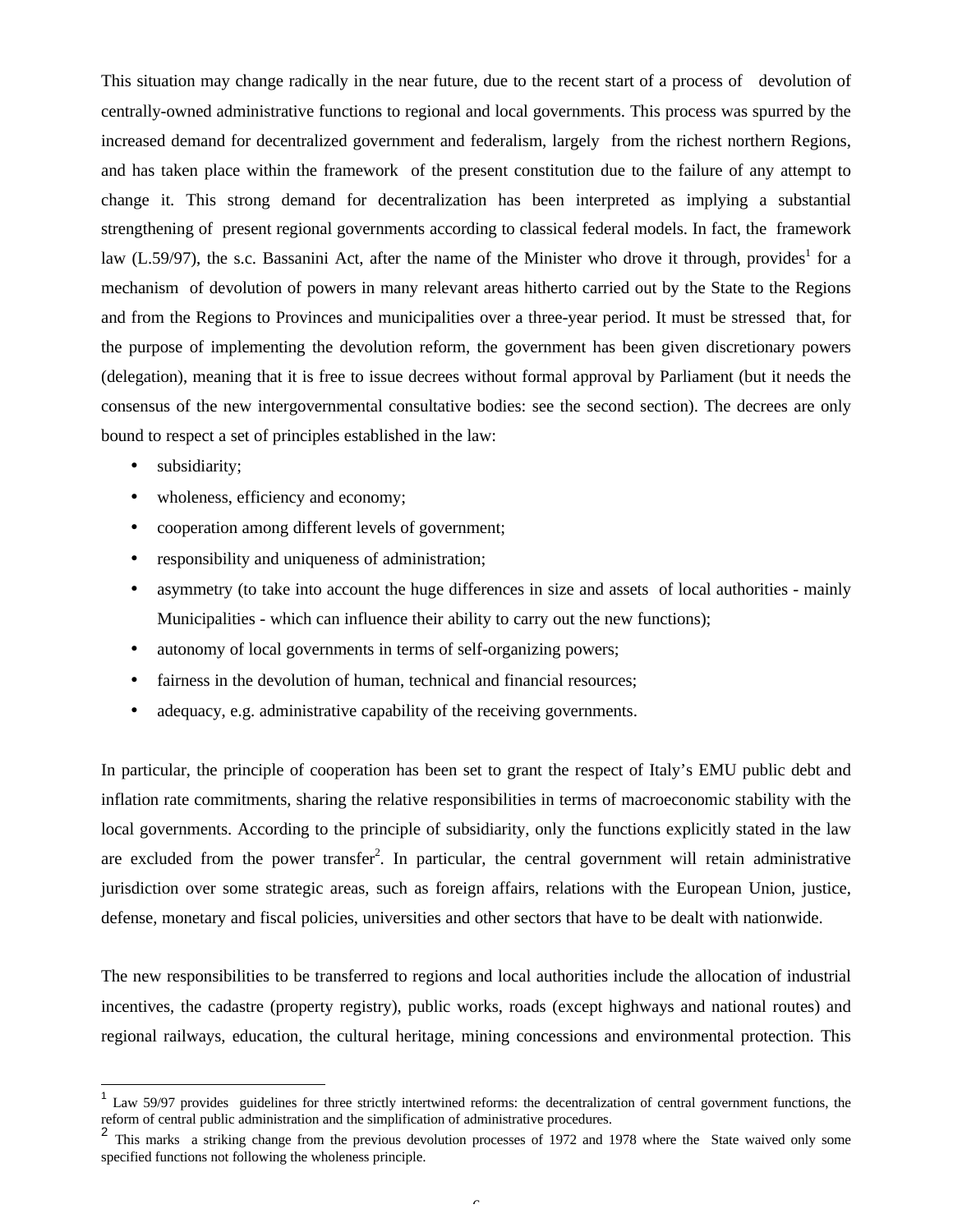process encompasses both regulatory powers and financial and personnel resources along the lines of the German model of 'administrative federalism'.

If continued, this process of devolution could radically alter the existing system of regional/local relations by opening more room for regional interventions in local affairs. In other words, the new scheme of regionallocal relations is coming closer to the traditional federal model, in which local governments are strictly dependent on 'regional' legislation, decisions and controls. There is no strictly necessary reason for this to be so. The full implementation of the law is presently resisted by central bureaucrats.<sup>3</sup> It is also far from granted that regional governments will rapidly strip themselves of their newly acquired responsibilities in favor of their local governments.

#### *Financial resources*

The distribution of expenditure and revenue (Table 1) among levels of government offers a condensed view of the intensity of decentralization. In 1997 the central government accounted, together with Social Security Agencies, for 72 percent of total expenditure. Since 1980 the local government share (including nonterritorial government: see the note to Table 1) has been maintained constant at about 27 per cent. Fluctuations are mainly due to the capital component of local expenditures. In the Eighties and in the early Nineties central government expenditure has been inflated by interest payments, due to primary deficits and the growth of debit. Limiting our analysis to primary spending (total outlays minus interest payments) the role of local administrations would account for 30 per cent, slightly superior to the State's (29 per cent, and 41 per cent for Social Security Agencies). Moreover, its share is supposed to increase significantly in the next few years as a result of the process of devolution outlined by the Bassanini Act.

Historically, regional and local governments in Italy have been characterized by a huge "vertical fiscal imbalance" because until recently they have been denied access to broad-based taxes. In l980 sub-national governments accounted for about 6 percent of total revenue, but this share had risen to about 11 per cent of total revenue in 1997. Their performance has thus been quite remarkable. It should be even more so in the future, starting from l998, as we shall see in the next section.

Yet, recent reforms have consistently increased the degree of decentralization of the present system, and will do so all the more, if the central government keeps all its promises in the near future. On the revenue side, the tax autonomy of subnational governments has been expanded since the early Nineties, but will be completed only in the early 2000s. What follows is a series of further details about Regions and Municipalities<sup>4</sup>.

<sup>&</sup>lt;sup>3</sup> The Ministry for Culture and the Artistic Heritage, whose record is far from brilliant, is among the fiercest opponents, claiming that the Regions are basically incapable of maintaining intact both their physical and artistic environment.

<sup>4</sup> I leave out Provinces which gained relevant fiscal autonomy as well.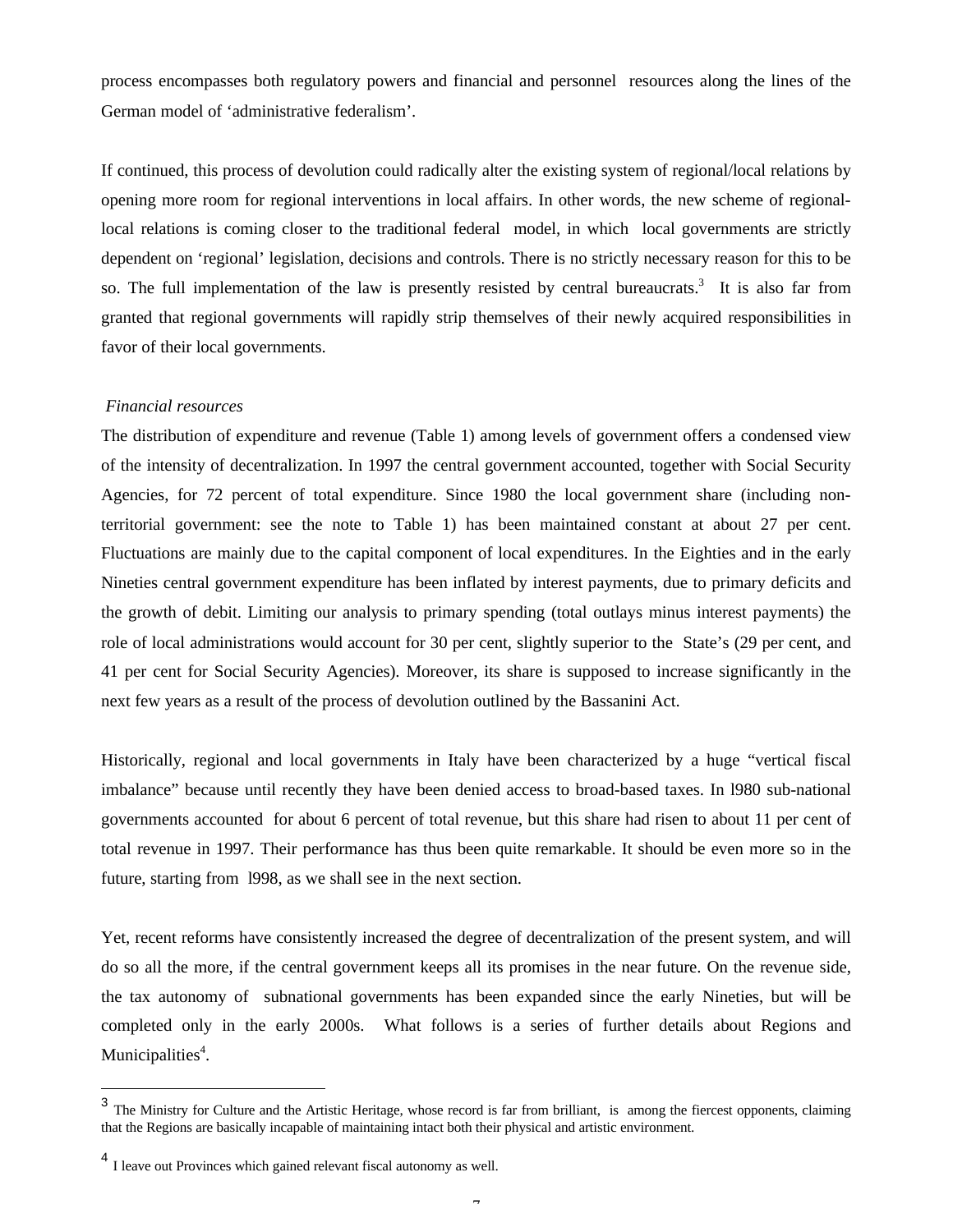|       |      |                           |      |                                                                   | Social Security |      |  |  |  |
|-------|------|---------------------------|------|-------------------------------------------------------------------|-----------------|------|--|--|--|
|       |      | <b>Central Government</b> |      | Local Government <sup>oo</sup>                                    | Agencies        |      |  |  |  |
| Years |      |                           |      | Revenues Expenditures Revenues Expenditures Revenues Expenditures |                 |      |  |  |  |
| 1980  | 59.1 | 42.6                      | 6.1  | 27.1                                                              | 34.7            | 30.1 |  |  |  |
| 1981  | 59.7 | 42.9                      | 6.8  | 30.4                                                              | 33.4            | 26.5 |  |  |  |
| 1990  | 61.6 | 47.4                      | 7.7  | 27.6                                                              | 30.6            | 24.9 |  |  |  |
| 1991  | 61.7 | 47.0                      | 7.9  | 27.7                                                              | 30.3            | 25.1 |  |  |  |
| 1993  | 61.6 | 50.1                      | 9.3  | 24.5                                                              | 29.0            | 25.3 |  |  |  |
| 1994  | 60.2 | 47.7                      | 10.7 | 25.6                                                              | 29.0            | 26.5 |  |  |  |
| 1995  | 59.5 | 48.6                      | 12.3 | 24.6                                                              | 28.1            | 26.7 |  |  |  |
| 1997  | 56.9 | 40.6                      | 10.7 | 26.7                                                              | 32.3            | 32.5 |  |  |  |

## **Table 1. Italy: Share of different levels of government on total public sector revenue and expenditure°**

 °Consolidated data; transfers from one level of government to others are included in the expenditure of the beneficiaries.

°° Includes Regions, Provinces, Municipalities, Local Health Units, Other local administrations.

Source: our calculations from Central statistical Institute (ISTAT), National Accounts, 1999, Rome.

The process was started in l993 with the introduction of the 'Municipal property tax', a close relation of the tax on real estate administered by local governments all over the world. The tax is levied by municipalities, which have the power to fix the tax rates between relatively wide brackets determined by the central government. The property tax presently forms the bulk of local tax revenues, together with a special tax for refuse collection, which is scheduled to be transformed into a charge over the next few years. Taxes and fees presently account for about 50 percent of total municipal revenue. This percentage accords with the majority of international practice. According to a recent central government decision (July l998), Municipalities are allowed to tax personal incomes at a flat rate, initially set at a bare 0.20 percent, which may be increased, in no fewer than three years, to a maximum of 0.5 percent. Moreover, Municipalities will be allowed to share a surtax on income at a flat rate that will be determined by both the Ministry of Finance and the Home Affairs Ministry in order to finance the transfer of functions established by the Bassanini Act.

The building of regional tax autonomy has taken longer. The major step was only made in the l997 financial law, which introduced a direct-type value-added tax (IRAP, Regional tax on business activities) to be levied on all business activities as of 1998<sup>5</sup>. The new tax has a broad, potentially very productive tax base: value added, net of depreciation, but including interest payments. Regional governments have been constrained to levy a centrally-set uniform tax rate of 4.25 per cent for 1998. Agriculture (1.9 per cent in 1998, the standard rate being reached gradually by 2004) and banking and the insurance sector (5.4 per cent in 1998 the standard rate being achieved in 2003) are entitled to special arrangements. According to the law, however, the regional governments should be free - starting from the year 2001 - to raise or lower their tax rate by a

l

<sup>&</sup>lt;sup>5</sup> IRAP replaces employers' compulsory health contributions, the local income tax on profits (actually a central tax), the local tax on business activities and the tax on companies' net wealth.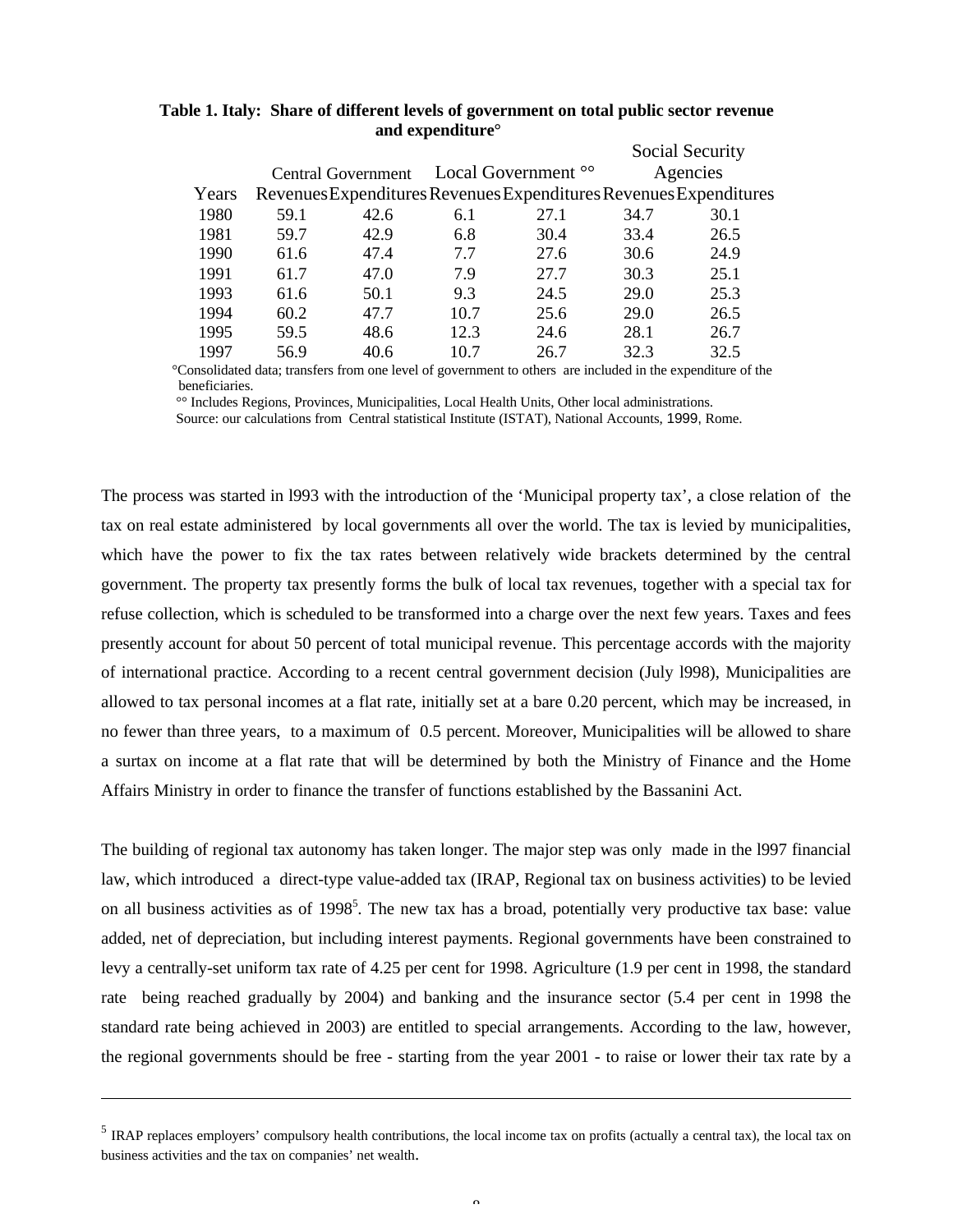maximum of 1 per cent and to apply varying rates to different sectors and categories of taxpayers. Initially, however, 90 per cent of revenue from IRAP- like the whole revenue from the basic surtax on income- will be earmarked to finance the National Health Service, which accounts for the bulk of regional expenditures. This partially limits the fiscal autonomy and accountability of the Regions. IRAP should about double the share of subnational revenue on national total.

The same law laid the foundations for a tax-base sharing process whereby personal income tax is shared with the federal government. More precisely, in 1998 regional governments were allowed to tax personal incomes at a flat rate, initially set at a bare 0.5 per cent (offset by a corresponding reduction in the state tax rate), which may be doubled to 1.0 per cent, starting from the year 2000. As in the case of Municipalities, these rates are admittedly extremely low. They do, however, make a start in what is, potentially, an extremely rich field of taxation, whose intergovernmental sharing is typical of most advanced federations and regional systems (examples of the latter systems are Spain and the United Kingdom, with reference to Scotland only). Finally, regional governments have been allowed to enter the field of gasoline taxation, which they will share - up to a third of the present tax rate - with the central government. In 1999, Law n.133 completed the new system of regional finance. It established a regional sharing of the proceeds of VAT (only for the Ordinary Statute Regions) and an increase in the basic regional surtax on personal income from 0.5 to 0.9 per cent, consequently raising the ceiling to 1.4 per cent, capable together of drastically cutting the transfer receipts from the central government. Virtually, these changes should allow the wealthiest regions of the North and the Center to cover all their present spending responsibilities with own and shared taxes, hence consistently reducing the present vertical fiscal imbalance. In fact, according to the latest calculations these new sources of income can grant the financial self-sufficiency for at least seven out of the 15 Ordinary Statute Regions.

The aim of the residual transfers, based on the shared proceeds of VAT, from central government will be fiscal equalization among regional governments according to a new mechanism that will start to be implemented in the year 2001 and that- as I write- is still under the scrutiny of Parliament. In the following section, I briefly outline its main characteristics.

The effects of the last reforms are relevant. The share of local governments on total public sector revenue rose to about 15 per cent in 1998, owing mainly to the introduction of IRAP.

 Limiting the analysis to tax revenues (Table 2) the dimension of fiscal autonomy appears more evident. The share of Regions and the other territorial governments rises from about 9 per cent in 1995 to more than 16 per cent in 1998. It will raise to 19 per cent with the full implementation of the new regional and local surtaxes on personal income<sup>6</sup>.

l

<sup>&</sup>lt;sup>6</sup> The revenue sharing of VAT is only notionally based on a derivation base. It uses a set of criteria which imply a redistribution of resources among the Regions themselves, with an explicit equalization aim. Actually, it is like a general equalization transfer whose amount is fixed in legislation and cannot be modified without consent of sub-national governments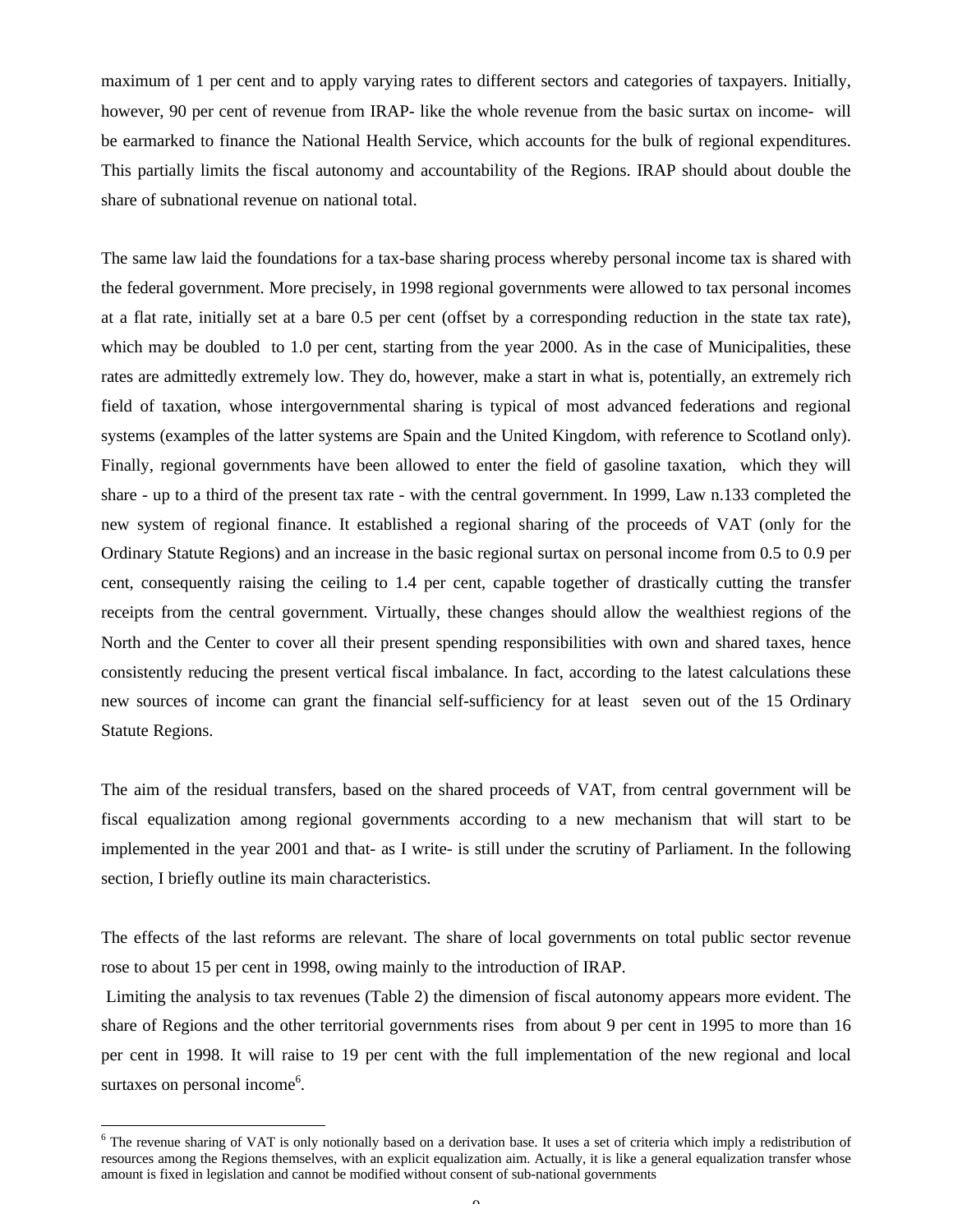|                              | 1995     | $\%$ | 1998   | $\%$ |  |
|------------------------------|----------|------|--------|------|--|
| Central Government           | 447381   | 90.1 | 519481 | 83.2 |  |
| Social Security Agencies     | 3245     | 0.7  | 1162   | 0.2  |  |
| Regions                      | 16241    | 3.3  | 70664  | 11.3 |  |
| <b>Health Authorities</b>    | $\theta$ | 0.0  |        | 0.0  |  |
| Municipalities and Provinces | 28576    | 5.8  | 31720  | 5.1  |  |
| Other local administrations  | 1140     | 0.2  | 1638   | 0.3  |  |
| Total                        | 496583   | 100  | 624665 | 100  |  |
|                              |          |      |        |      |  |

**Table 2. Distribution of tax revenues among different levels of governments (billions of lire)**

Source: Ministry of the Budget and the Treasury, General Report on the Economic Condition of the Country, 1998,1999

These changes are going to strongly affect the functioning of Italian subnational governments in many ways, from purely financial behavior to the broader institutional and political context of intergovernmental relations.

## **3. The present system: the main features with regard to the Indonesian devolution process**

The dynamics of intergovernmental relations in Italy over the last 50 years show that some aspects are crucial for the success of a decentralization process. The course followed has, de facto, slowed down the process, besides jeopardizing the country's macroeconomic and political equilibria. Such problems offer food for thought for other countries, such as Indonesia, which are now embarking upon a process of decentralization.

At least four points can be stressed.

 $\overline{a}$ 

1) The sequencing of transfers of competences and resources to subcentral bodies. In the case of Special Statute Regions, resources were transferred before competences, many of which have been effectively performed by the Regions. In the case of Ordinary Statute Regions, the process has been suitably adjusted, but has led to an underestimate of the cost of the functions transferred.

2) The fiscal autonomy of subcentral bodies (Regions, Provinces and *Comuni*, or Municipalities); the lack of such autonomy has triggered an overgrowth in local government spending. Only with the introduction of considerable fiscal autonomy for local bodies (for regional authorities only over the last two years) has this spending trend been checked, ensuring among other things compliance with the parameter envisaged by the EU Treaty of Maastricht.

3) The difficulty of designing a general transfer system without fiscal autonomy: in such circumstances, the system inevitably becomes gap-filling.

4) The need to develop a process of decentralization with the participation of the system of autonomies, both through associations of local bodies and through intergovernmental committees.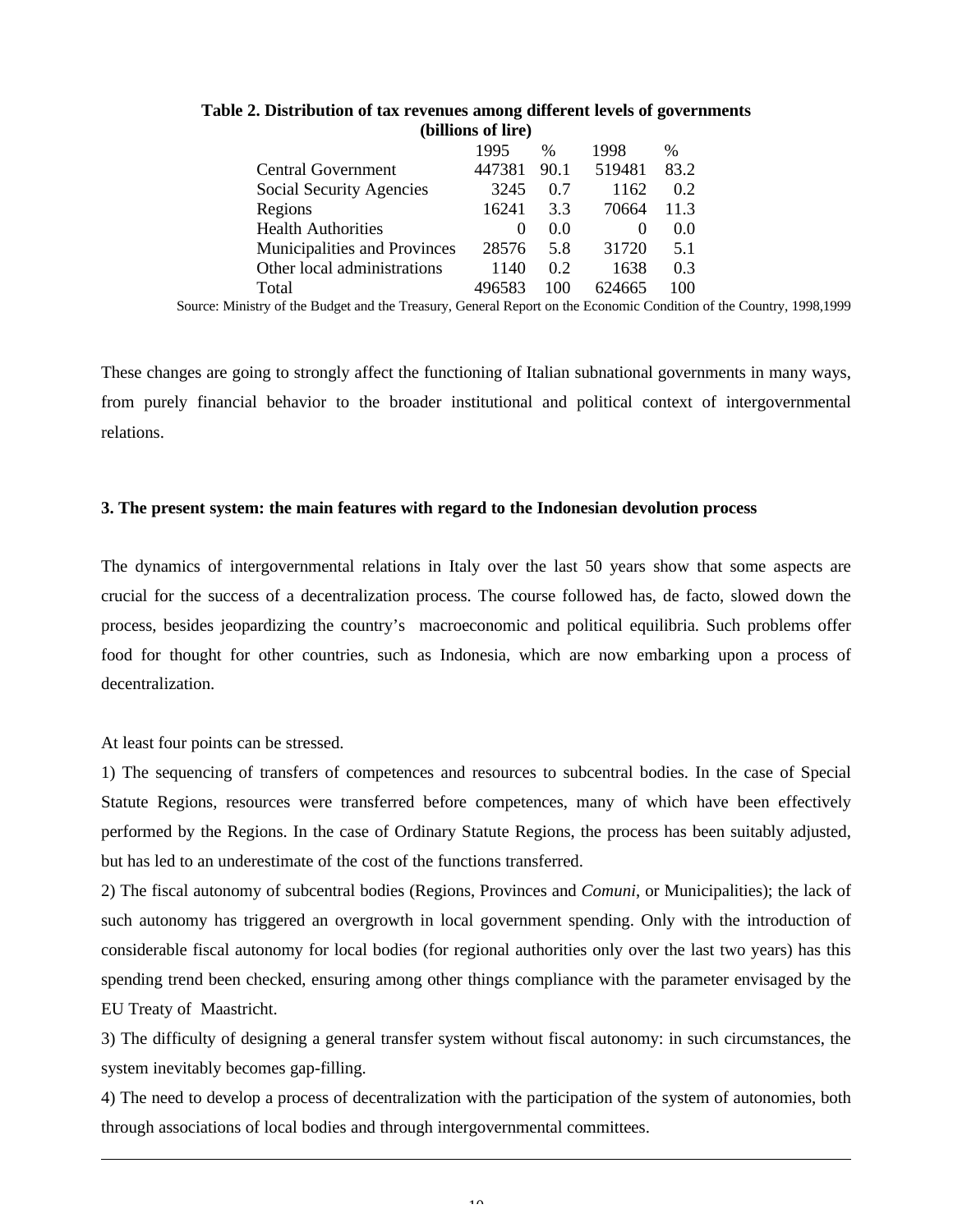#### *Matching expenditure and revenue assignments*

#### A) Special Statute Regions

Correct sequencing in expenditure and revenue assignments is a crucial issue. If you assign revenue to regional authorities before transferring functions, the risk is that you will allow them to overspend in their current activities without performing their newly devolved state functions. This is precisely the case of the Italian Special Statute Regions. As I outlined above, these Regions have broader expenditure assignments than the ordinary ones. Their revenues are based on a system of tax sharing, which varies from Region to Region, but generally leaves high shares of the main locally collected taxes (such as income and consumption taxes) on a derivation basis. This was defined as 'the original mistake' during the debate in the Constituent Assembly. As an eminent public finance scholar of the time and a member of the Assembly remarked, 'First, we do not know anything about the cost of the functions to be transferred to regions… If we do not have a criterion at our disposal to establish the amount of expenditure assignments, we cannot have a criterion for the sharing of revenues either' (Einaudi, Const. Ass., pp. 4072-73, 1948).

The Special Statute Regions were theoretically entitled to a greater amount of resources to balance their more extensive range of competences. In fact, some of them - Sicily, for example - under the terms of the constitutional laws that approved their statutes, may be likened to members states of a federation.

So what actually happened? The Special Statute Regions have continuously used their extra resources to overspend in the sectors common to the Ordinary Statute Regions, leaving the Central Government to perform the additional functions that had given them the special status.

There is evidence of this outcome<sup>7</sup>. First, we can compare (Table 3) the differences between actual per capita expenditures in the sectors assigned to both Ordinary and Special Statute Regions. As we can see, inexplicable differences exist, mainly in capital expenditures. Final balance figures in 1992 on per capita spending per sector always show a spending differential in favor of the Special Statute Regions, especially in terms of spending on capital account. Such Regions, in fact, spend more than five times as much as Ordinary Statute Regions, whereas in current terms the differential is the equivalent of about 70 per cent. Glaring differences exist in the spending sectors common to both types of Region, such as those associated with personal services. For the right to study Special Statute Regions spend about 7.6 times more per inhabitant than Ordinary Statute Regions, three times more for vocational training, about 16 times more for cultural organization, 10 times more for sport and six times more for social welfare. Not randomly, given the national health fund system, based on quotas per capita and bound allocations, spending on health care is only slightly higher (1,592,000 lire against 1,526,000 lire).

11

 7 See Ministry of Finance, Fondazione Agnelli, 1994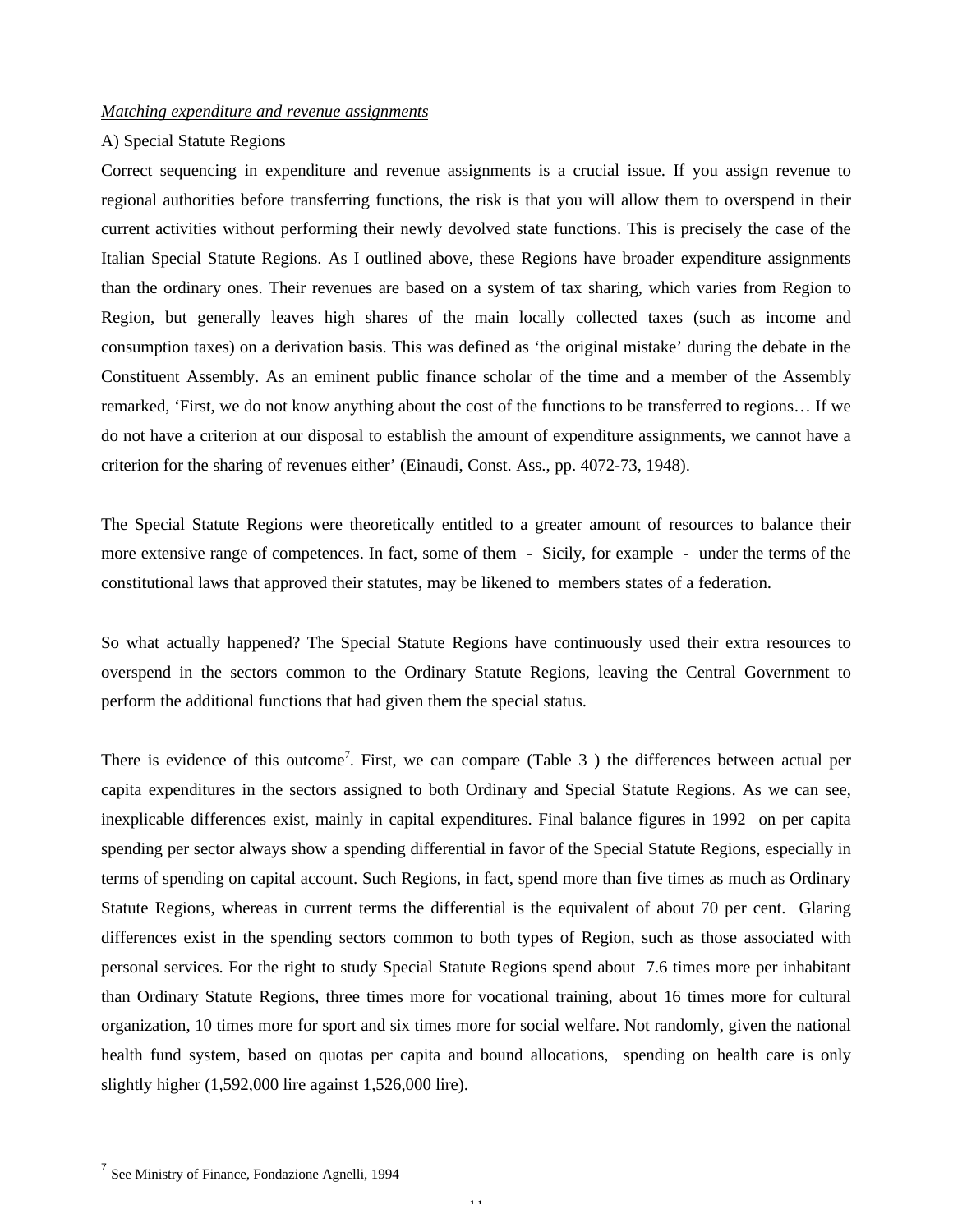|                                        | <b>Ordinary Statute Regions</b> |         | <b>Special Statute Regions</b> |         |  |  |
|----------------------------------------|---------------------------------|---------|--------------------------------|---------|--|--|
| <b>Expenditure</b> sectors             | Current                         | Capital | Current                        | Capital |  |  |
| <b>General Administration</b>          | 91.83                           | 10.86   | 402.83                         | 18.84   |  |  |
| Job creation                           | 1.55                            | 1.45    | 53.30                          | 30.80   |  |  |
| Police, fire protection                | 0.06                            | 0.15    | 15.24                          | 8.10    |  |  |
| <b>Education entitlement</b>           | 11.06                           | 3.51    | 95.37                          | 31.00   |  |  |
| Vocational training                    | 31.57                           | 1.16    | 102.59                         | 5.66    |  |  |
| Culture                                | 3.84                            | 11.53   | 66.05                          | 27.04   |  |  |
| Welfare                                | 24.37                           | 5.76    | 144.01                         | 37.83   |  |  |
| Health                                 | 1526.74                         | 23.96   | 1592.41                        | 67.60   |  |  |
| Sport, leisure                         | 0.41                            | 0.79    | 9.20                           | 23.21   |  |  |
| Agriculture                            | 15.47                           | 63.79   | 61.79                          | 272.71  |  |  |
| Forestry                               | 1.37                            | 7.56    | 7.67                           | 57.65   |  |  |
| Mountain area development              | 0.84                            | 2.83    | 15.18                          | 6.04    |  |  |
| Quarries, mineral water                | 0.01                            | 0.08    | 7.99                           | 15.60   |  |  |
| Hunting and fishing                    | 1.66                            | 0.40    | 29.21                          | 7.12    |  |  |
| Public works                           | 0.78                            | 35.37   | 1.96                           | 171.58  |  |  |
| Aqueducts, sewage                      | 5.94                            | 39.65   | 26.01                          | 113.87  |  |  |
| Roads                                  | 0.22                            | 7.14    | 5.63                           | 64.04   |  |  |
| Other public work                      | 112.37                          | 6.36    | 87.84                          | 14.53   |  |  |
| Railways transport                     | 3.84                            | 0.41    | 0.02                           | 0.28    |  |  |
| Sea Transport                          | 0.97                            | 1.57    | 2.64                           | 8.64    |  |  |
| Air transport                          | 0.06                            | 0.06    | 0.12                           | 5.31    |  |  |
| Other transports                       | 0.07                            | 0.40    | 0.41                           | 3.63    |  |  |
| Crafts                                 | 1.53                            | 11.04   | 10.33                          | 58.73   |  |  |
| Tourism                                | 6.36                            | 9.12    | 32.36                          | 74.50   |  |  |
| Commerce                               | 0.39                            | 0.92    | 6.04                           | 40.50   |  |  |
| Housing                                | 2.39                            | 24.57   | 0.91                           | 178.57  |  |  |
| Town planning                          | 0.22                            | 1.24    | 9.94                           | 23.39   |  |  |
| Industry, natural resources            | 1.21                            | 8.40    | 8.04                           | 160.26  |  |  |
| Environment protection                 | 1.64                            | 5.58    | 8.59                           | 21.44   |  |  |
| Scientific research                    | 0.98                            | 0.58    | 2.48                           | 2.39    |  |  |
| Debt service                           | 17.41                           | 0.67    | 13.85                          | 0.00    |  |  |
| Not classified                         | 11.24                           | 13.75   | 70.90                          | 191.90  |  |  |
| General transfers to local governments | 0.79                            | 0.01    | 235.26                         | 107.89  |  |  |
| Social security                        | 0.00                            | 0.00    | 6.32                           | 0.00    |  |  |
| Total                                  | 1879.17                         | 300.65  | 3132.47                        | 1850.66 |  |  |
| Source: Istat, Regional Budgets, 1995. |                                 |         |                                |         |  |  |

## **Table 3. Per -capita expenditures of Special and Ordinary Statute Regions**

**(1992, 000 lire)**

A second aspect has to be taken into account. The decentralization of functions to Special Regions ought to have implied a cut in Central Government intervention due to the substitution effect generated by the transfer of competences.

In reality (Table 4), this effect has not been achieved in that we see a non-marginal central government presence in some sectors of regional competence, such as welfare, transport, agriculture, industry and tourism (that is, the aggregate denominated F2), while spending on other functions, such as general administration, defense, justice etc (aggregate F1), is consistent with the assignment of competences. It is surprising to see central government spending of about 18,000 billion lire in sectors to some degree comparable to those of regional competence against regional government spending of about 44,000 billion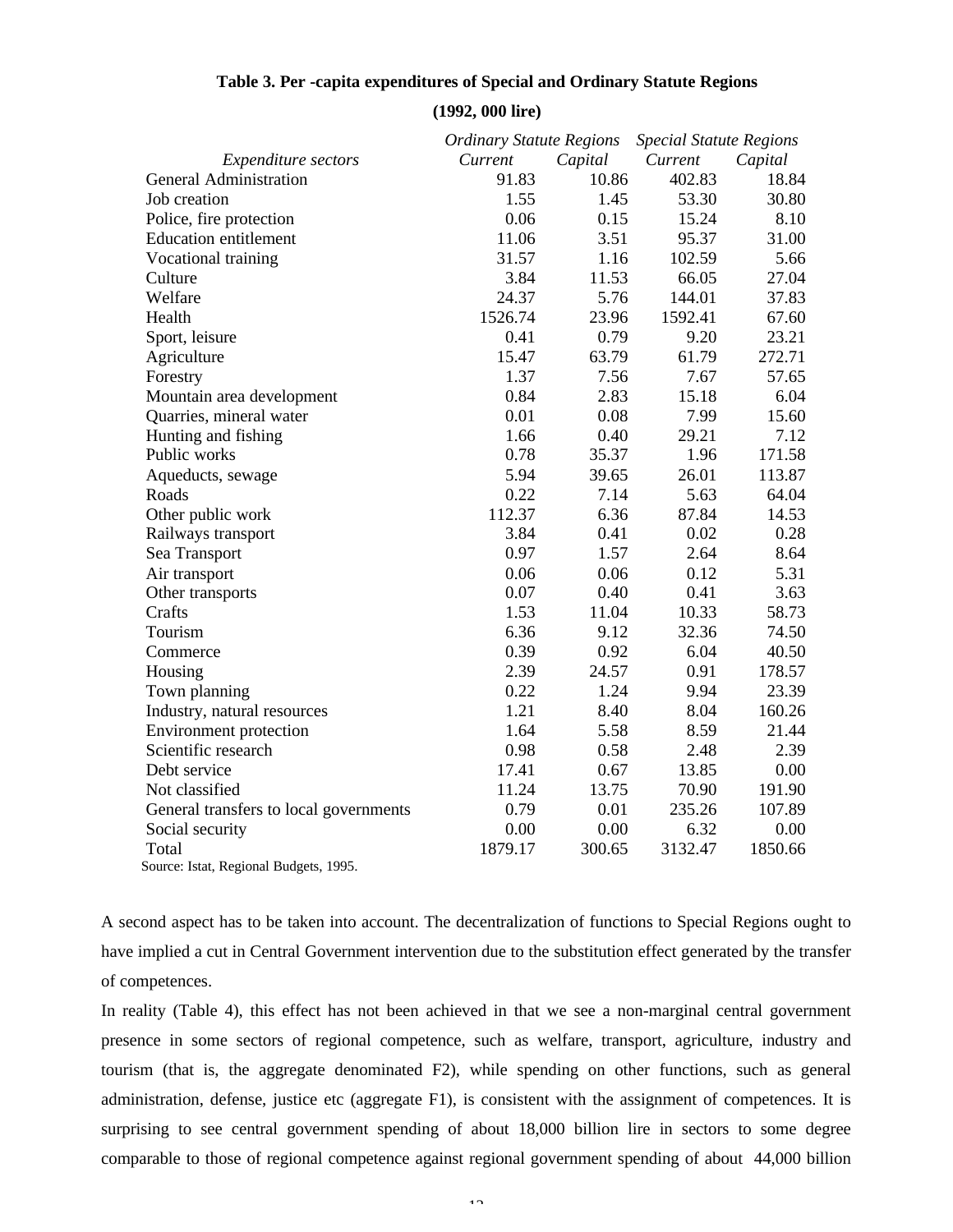lire. Nor does the comparison with some Ordinary Statute Regions display the differences we might have come to expect. Summing together Central Government payments, transfers to Regions and the autonomous revenues of Regions we obtain an indicator of the total endowment of public resources. The differences in the Central Government per capita payments fail to compensate for the differences in transfers between the two types of Region. Ultimately, the endowment of resources per capita is always much higher in Special Statute Regions. The comparison between the Valle d'Aosta, Trento and Molise, three regions with similar territorial and demographic characteristics, is particularly striking (10-11 million per capita in the Special Statute Regions against 4.3 in Molise).

Only since 1990 has the central State started to address the problem. To do so it has used two tools:

- cutting specific purpose transfers to Special Statute Regions, on the assumption that they already had sufficient resources for functions still performed at the central level (the reduction of the National Health Fund, for example);
- transferring spending competences (for state road management, for example) without any corresponding transfer of new revenues.

## **Table 4. Central government payments for different functions in some Italian Regions (net of special expenditures for the southern Italy, interests and other non spatially attributable expenditures). Per capita values of own regional taxes and central grants to Regions Per capita values in thousands of lire (1992, actual payments and revenues)**

|            | (a)               | (b)              | (c)                                                                                  | (d) | $a+b+c+d$                                                                                                                                                     |
|------------|-------------------|------------------|--------------------------------------------------------------------------------------|-----|---------------------------------------------------------------------------------------------------------------------------------------------------------------|
|            |                   | Expend.          | Regional own                                                                         |     | Transfers Consolidated                                                                                                                                        |
| Population | F1                | F2               | tax revenues                                                                         |     | to regions expenditures                                                                                                                                       |
| 331494     |                   | 2281             |                                                                                      |     | 4237                                                                                                                                                          |
| 5668895    | 851               | 2429             | 61                                                                                   |     | 5127                                                                                                                                                          |
|            |                   | 2281             |                                                                                      |     | 4882                                                                                                                                                          |
|            |                   | 2496             |                                                                                      |     | 5152                                                                                                                                                          |
| 3920223    |                   | 1961             |                                                                                      |     | 4677                                                                                                                                                          |
| 8882408    |                   | 1665             |                                                                                      |     | 4145                                                                                                                                                          |
|            |                   | 860              |                                                                                      |     | 13120                                                                                                                                                         |
| 444243     |                   | 815              | 147                                                                                  |     | 8508                                                                                                                                                          |
|            |                   | 1210             |                                                                                      |     | 11022                                                                                                                                                         |
| 1195055    |                   | 1976             |                                                                                      |     | 5971                                                                                                                                                          |
| 4997705    |                   | 2080             |                                                                                      |     | 6090                                                                                                                                                          |
| 1651902    |                   | 2312             |                                                                                      |     | 6116                                                                                                                                                          |
|            | 1255549<br>117204 | 814796<br>452479 | Expend.<br>42<br>794<br>683<br>725<br>633<br>832<br>853<br>915<br>1179<br>764<br>183 |     | 42<br>1872<br>1786<br>76<br>1731<br>98<br>1874<br>92<br>1899<br>1784<br>62<br>1874<br>9554<br>6693<br>234<br>8663<br>80<br>2736<br>223<br>3022<br>148<br>3473 |

Source: Our calculations on data from Istat and Ministry of the Budget

F1: include central expenditures on general administration, defense, justice, public safety, employment and pensions (net of transfers to Regions);

F2: include central expenditures (net of transfers to Regions) on education, housing, welfare, health (net of National Health Fund), transportation, agriculture, industry, trade, crafts, other economic interventions, civil protection, grants to local governments Ord.: Ordinary Statute Regions

Spec. : Special Statute Regions

This, however, has entailed sizable transaction costs due to conflict which, in some cases, have required the intervention of the Constitutional court.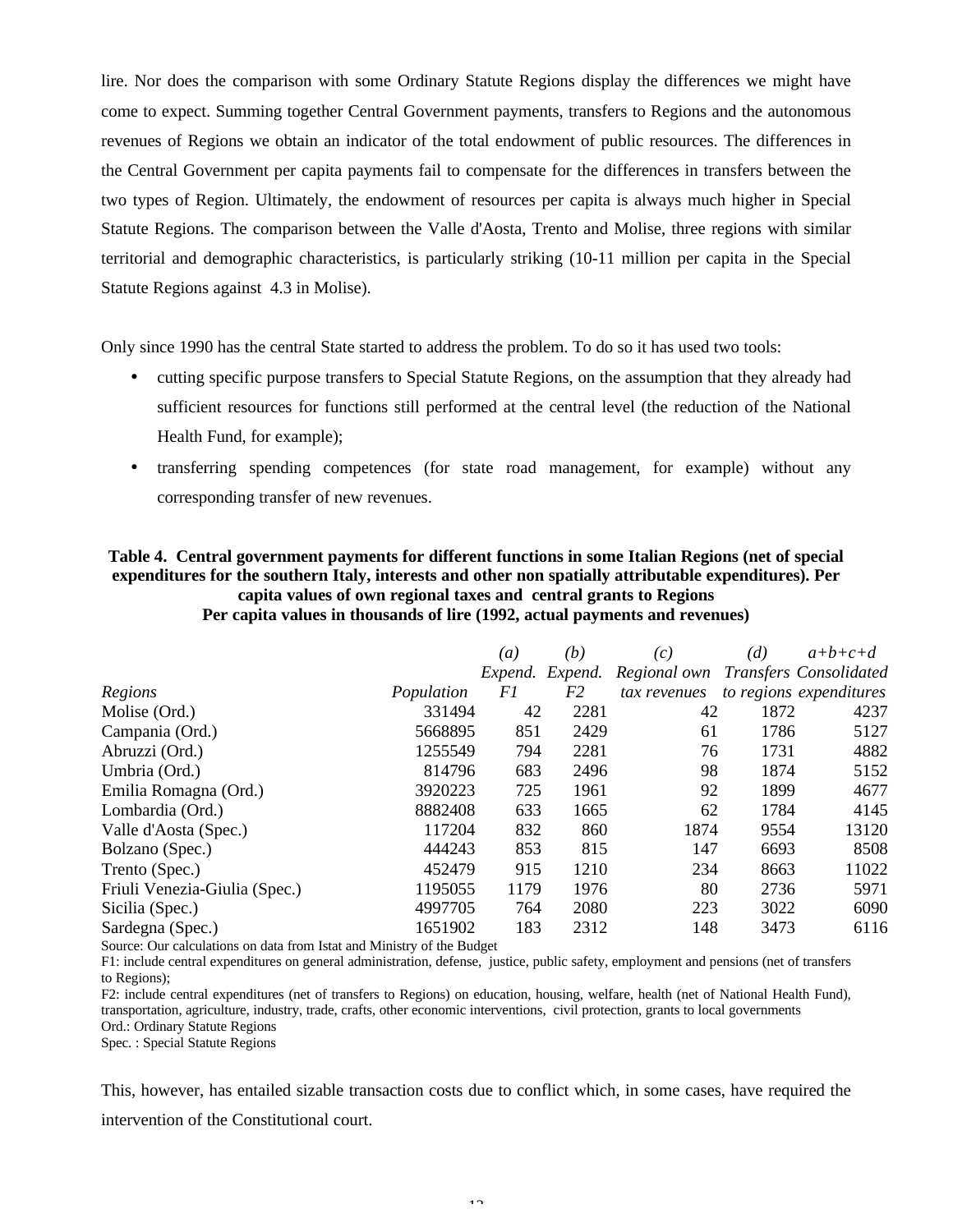It is evident how a fair sequencing of expenditure and revenue assignments could have avoided all these negative consequences.

#### B) Ordinary Statute Regions.

The transfer of competences from State to Ordinary Statute Regions followed a different course and triggered different problems. To date, the process has taken place in three periods - in 1972, in 1978 and in 1998 - and is still in progress.

Unlike in the case of Special Statute Regions, the central government first quantified the cost of the function to be transferred and, on the basis of its calculations, determined the amount of funds to be allocated to finance the Ordinary Statute Regions. In 1972 and 1978, the procedures followed for the calculation of functions were inadequate and allowed for an effective transfer of competences lower than that envisaged by law. The consequences were negative on two counts:

- a) the failure to assign fiscal powers to Ordinary Statute Regions created a lack of accountability, with the regions feeling entitled to spend more because they were penalized by limited initial State transfers, giving origin to more or less hidden deficits;
- b) the central State could not elude this thrust. In an attempt to control it and maintain decision-making power over allocations, it embarked on the path of sectoral funding. As a result, until the early 1990s, regional balance sheets were the sum-total of sectoral funding. The main ones were thus targeted at the financing of the national health and public transport systems. It would be wrong also to forget the role played by numerous sectoral funding established by the special laws promoted by the various Ministries (for instance in agriculture and in housing). This set into motion a mechanism which has, de facto, converted the various regional departments into a sort of new deconcentrated field administration for central administrations. Veritable interest coalitions have been created between central and regional bureaucracies and economic interest groups (in agriculture and crafts, for example), thus seriously hampering the definition of general regional development policies. At the same time, the central administration has failed to control the effects of sectoral funding.

In particular, the experience of the two main sectoral funds (Health and Transport) demonstrates how no equilibrium has been found between the centre's governance of the system (through the fixing of guidelines and uniform standards, the formulation of criteria for the interregional distribution of funds and checks on their use) and the autonomy of the Regions in the planning and management of health structures and local public transportation.

This is why recent reforms have eliminated or envisaged the elimination of all sectoral constraints on spending. Only through total allocation of fiscal responsibility will it be possible to avoid the continuous emergence of hidden deficits.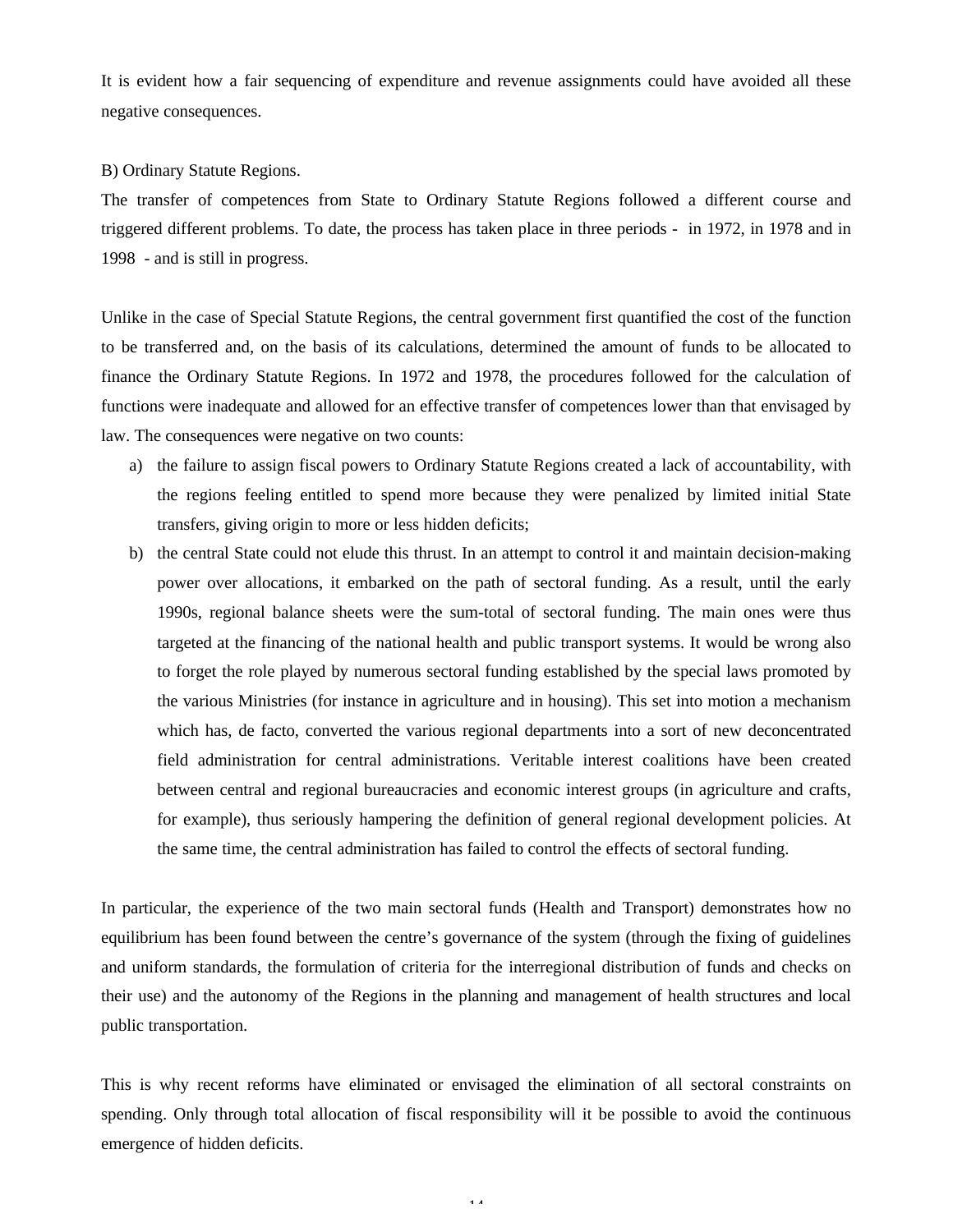Likewise, the Bassanini Act, based precisely on the negative experience of the other two phases of regional decentralization, envisages the absence of sectoral constraints on the new regional functions. Once the cost of the functions to be transferred has been identified, the Regions will be acknowledged a participation in the revenue from taxes on the income which covers it. The participation of Regions and local autonomies in the process of identification and transfer of the State's financial and technical resources is nonetheless guaranteed (see fourth point).

#### *The fiscal autonomy of Regions and local governments.*

This is, arguably, the most important lesson to be learnt from the Italian experience of what a decentralization process ought not to be. Among the major industrialized countries none has experienced a so high degree of vertical fiscal imbalance. This is true both for Regions and Municipalities. Until 1993 the Regions' tax revenues were mainly shared taxes for Special Statute Regions (with no discretion neither for base nor for rates) and some minor low- yielding own taxes for Ordinary Statute Regions (Table 5). Since the fiscal reform of 1972, Municipalities based their financing mainly on central grants (Table 6) and only in 1993 were new own taxes assigned to them (property tax).

## **Table 5. Distribution of budgeted current and capital revenues (net of loans) of Special and Ordinary Statute Regions**

|                                                                              | 1981  | $\frac{0}{0}$ | 1985        | $\frac{0}{0}$ | 1990  | $\frac{0}{0}$ | 1996       | $\frac{0}{0}$ | 1998       | %    |
|------------------------------------------------------------------------------|-------|---------------|-------------|---------------|-------|---------------|------------|---------------|------------|------|
| <b>Special Statute Regions</b>                                               |       |               |             |               |       |               |            |               |            |      |
| Own taxes                                                                    | 2854  | 34.42 8627    |             | 41.8          | 17282 | 52.2          | 26787 63.3 |               | 35885 77.9 |      |
| <sup>o</sup> of which shared                                                 | n.a   | n.a           | n.a         | n.a           | n.a   | n.a           | 26527      | 62.7          | 28902 62.7 |      |
| <b>Transfers</b>                                                             | 5168  |               | 62.33 11296 | 54.7          | 13572 | 41.0          | 14084 33.3 |               | 8701       | 18.9 |
| Non tax revenues                                                             | 270   | 3.26          | 723         | 3.5           | 2223  | 6.7           | 1454       | 3.4           | 1507       | 3.3  |
| Total                                                                        | 8292  | 100           | 20646       | 100           | 33077 | 100           | 42325      | 100           | 46093      | 100  |
| <b>Ordinary Statute Regions</b>                                              |       |               |             |               |       |               |            |               |            |      |
| Own taxes                                                                    | 348   | 1.2           | 557         | 1.1           | 1535  | 1.9           | 16902 15.4 |               | 64341 52.0 |      |
| °of which shared                                                             | n.a   | n.a           | n.a         | n.a           | n.a   | n.a           | 9726       | 8.9           | 9326       | 7.5  |
| <b>Transfers</b>                                                             | 27743 | 97.6          | 48360       | 98.2          | 78396 | 97.4          | 91150      | 83.2          | 57580 46.6 |      |
| Non tax revenues                                                             | 334   | 12            | 348         | 0.7           | 559   | 0.7           | 1487       | 1.4           | 1697       | 1.4  |
| Total                                                                        | 28425 | 100           | 49265       | 100           | 80490 | 100           | 109539100  |               | 123618100  |      |
| Source: CND, Institute for study of Degions, Degional Budgets, various vegrs |       |               |             |               |       |               |            |               |            |      |

Source: CNR- Institute for study of Regions, Regional Budgets, various years.

The tax reform of the early Seventies was carried forward with an explicit centralist philosophy. Hence central government had to be assigned the full 'fiscal lever', or almost, while local bodies were left with very meager possibilities of raising taxes. Two basic types of justification were offered for this. On the one hand, economic policies demanded that the center have a strong capacity to steer and control the economy; on the other, resources had to be redistributed between the wealthier and poorer areas of the country, avoiding inequalities due to the variability of the distribution of local tax bases.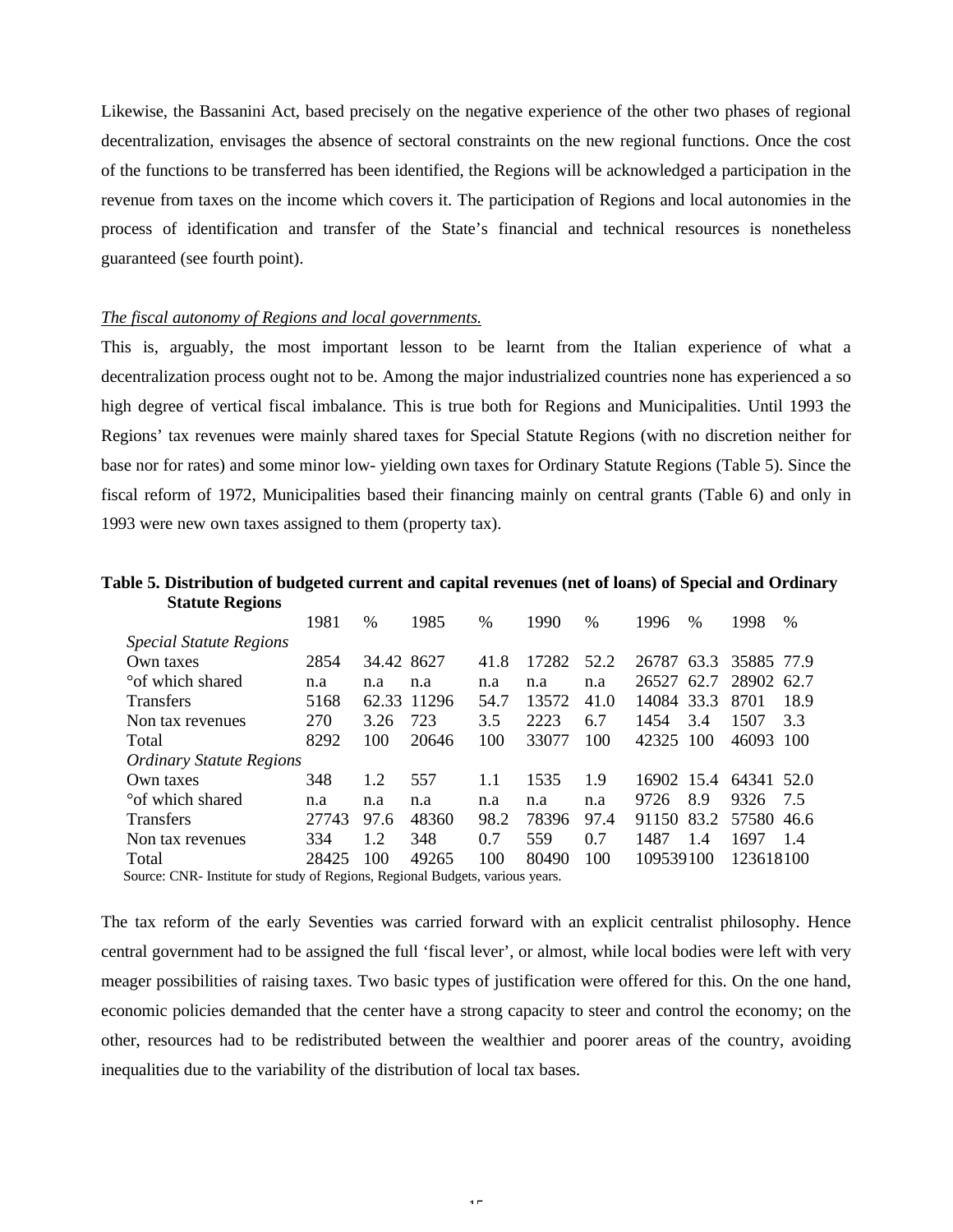| le 6. Distribution of current revenues of municipalities 1970-1 |       |                |               |           |  |
|-----------------------------------------------------------------|-------|----------------|---------------|-----------|--|
|                                                                 | 1970. | 1979           | 1990          | - 1996    |  |
| Own tax revenues                                                |       | 58.8 11.2 19.1 |               | 39.0      |  |
| Non tax revenues                                                | 18.1  |                | 9.6 15.5 19.2 |           |  |
| of which: fees                                                  | 12.4  | 49             | 9.8           | 119       |  |
| <b>Transfers</b>                                                | 23.0  | 79.1           |               | 65.2 41.7 |  |
| Total                                                           | 100   | 100            | 10O           | 100       |  |
| $\alpha$ 10. $\alpha$ 10. $\alpha$                              |       | (TC)           |               |           |  |

## **Table 6. Distribution of current revenues of municipalities 1970-1996**

Source: Central Statistical Office (ISTAT)

In so far as it favored the interests of the two main parties concerned, the reform met with little opposition. Central government increased the amount of resources it could maneuver - remember that in that period it seemed that regionalization might radically transform the centralist arrangement of the State and reduce the role of Ministries - while local administrations no longer had the weighty responsibility of having to tax local populations without losing their competence over spending (the opportunity to promise services without the burden of having to finance them is probably the secret dream of any local administrator). As a result, the local political class was able to shirk its responsibilities to such an extent that - declarations of principle apart - the return of the fiscal lever at local level was, in some cases, perceived more as a constraint than a resource and an opportunity to bring administrators and electors closer together.

Especially until the late Eighties, the system was forced to pay a high price in terms of efficiency. Dependence on transfers from the center has allowed local administrators to shirk their responsibilities and made taxpayers lose perception of the cost of local public services. Hence overspending as a result of the provision of non-requested or inefficient services. It was the negative assessment of these outcomes that underpinned the 1992 reform. It would be wrong, however, to underestimate the fact that any reform of the local tax system is invariably a politically controversial process likely to trigger major conflict vis-à-vis distribution. It is no coincidence that, in Italy, the reform was approved only in September 1992, when the dramatic economic situation and the explosion of the public debt forced a heavy devaluation of the lira.

## *The grants system.*

From 1970 until 1994, the system of intergovernmental fiscal relations was marked by a huge vertical fiscal imbalance for both Ordinary Statute Regions and other local authorities. However, this imbalance was financed in one way for the Regions, and in another for Municipalities and Provinces. In the first case, recourse was made to sectoral funds, concentrated in the Health and Transport sectors, in the second almost exclusively - to general grants.

#### The Ordinary Statute Regions.

Originally, the Ordinary Statute Regions were supposed to receive their main revenues from two general funds, the Common Fund and the Regional Development Programs Fund. The first was determined according to varying percentages of certain excise taxes, while the second was discretionary. With the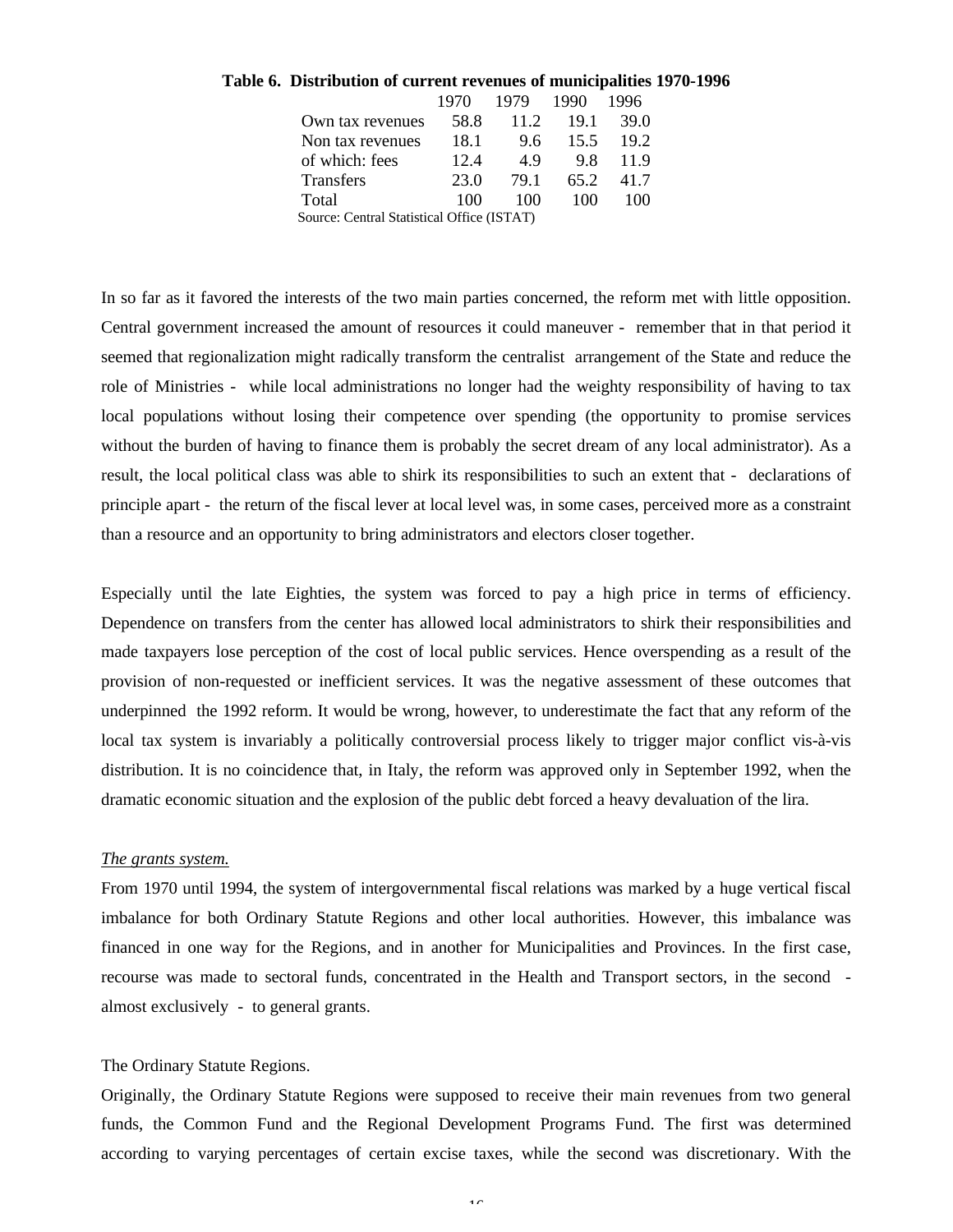introductions of a variety of modes of use, they gradually lost their general character, and were abolished to be replaced by the new system outlined above (surtax on income, sharing of VAT). Thus, for the scope of the paper, the interesting thing to note is that the vertical imbalance for Regions has been addressed mainly with special purpose funds. Until 1998, such funds accounted for a large share of total expenditure, mainly in the Transport and Health sectors (table 7). Conditional grants will be drastically reduced on account of acquired awareness of the sundry flaws of the mechanism:

- Excessive bargaining procedures with huge delays in the determination of their total amount, inefficient budgeting process, regional overspending, growth of deficits;
- Incapacity of central government to set clear standards in the various sectors (mainly Health and Transport);
- Incapacity of central government to control the use of funds;
- Allocation between beneficiaries based on previous years' expenditures, rewarding overspending and inefficiency;
- Increasing influence of line Ministries, hence weakening of macroeconomic control;
- Reduction of political autonomy of regional governments.

|                           | 1981         |           |      | 1990                   |           |         | 1998         |           |               |
|---------------------------|--------------|-----------|------|------------------------|-----------|---------|--------------|-----------|---------------|
|                           | Total        | Specific  | $\%$ | Total                  | Specific  | $\%$    | Total        | Specific  | $\frac{0}{0}$ |
| <b>Sectors</b>            | expenditures | transfers |      | $(b)/(a)$ expenditures | transfers | (b)/(a) | expenditures | transfers | (b)/(a)       |
|                           | (a)          | (b)       |      |                        |           |         |              | $(*)$     |               |
| General administration    | 1113         | $\Omega$  | 0.0  | 3773                   | 1.5       | 0.0     | 5440         | 3         | 0.1           |
| <b>Education culture</b>  | 905          | 315       | 34.8 | 1066                   | 39        | 3.7     | 1652         | 65        | 3.9           |
| Vocational training       | 669          | 370       | 55.3 | 1843                   | 962       | 52.2    | 3424         | 1707      | 49.9          |
| Welfare                   | 661          | 288       | 43.6 | 1192                   | 75        | 6.3     | 1892         | 62        | 3.3           |
| Health                    | 19628        | 19422     | 99.0 | 60065                  | 56149     | 93.5    | 92941        | 91003     | 97.9          |
| Agriculture, hunting      | 2183         | 1130      | 51.8 | 5271                   | 2231      | 42.3    | 8734         | 2512      | 28.8          |
| Industry, Craft, Commerce | 274          |           | 0.0  | 1030                   | 116       | 11.3    | 2056         | 468       | 22.8          |
| Tourism                   | 196          |           | 0.0  | 956                    | 93        | 9.7     | 1198         | 15        | 1.3           |
| <b>Transport</b>          | 854          | 49        | 5.7  | 6268                   | 4619      | 73.7    | 8491         | 961       | 11.3          |
| Public works              | 1096         | 526       | 48.0 | 5067                   | 1434      | 28.3    | 5238         | 1111      | 21.2          |
| Housing                   | 1729         | 1362      | 78.8 | 1711                   | 988       | 57.7    | 4217         | 3329      | 78.9          |
| Not attributable $(**)$   | 9286         | 308       | 3.3  | 61264                  | 4527      | 7.4     | 21778        | 3074      | 14.1          |
| Total                     | 38594        | 23770     | 61.6 | 149506                 | 71234     | 47.6    | 157061       | 104310    | 66.4          |

### **Table 7. Distribution of specific transfers by sectors**

(\*) for Health in 1998 included 90% of IRAP (45000 billions)

(\*\*) Mainly repayments of debts

l

Source: CNR- Institute for study of Regions, Regional Budgets, various years.

As I mentioned above, this year a new system will be introduced designed to drastically reduce the sectoral funds within three years. Since 2001, nearly all the specific purpose transfers from State to Ordinary Statute Regions will be abolished<sup>8</sup> and substituted with sharing of VAT, gasoline tax and personal income tax. While gasoline tax and personal income tax will be shared on a derivation base, the mechanism established for VAT is complicated making it closer to a general transfer. As we can see in Table 8 the value of the abolished transfers is offset by the three new revenue sources (39,720 billion lire). VAT (35,958 billion lire,

<sup>&</sup>lt;sup>8</sup> The law states that the State can maintain specific transfers only when there is a national interest. In economic terms this would mean that there must be relevant spillovers and/or redistributive and merit goods concerns in the provision of local services.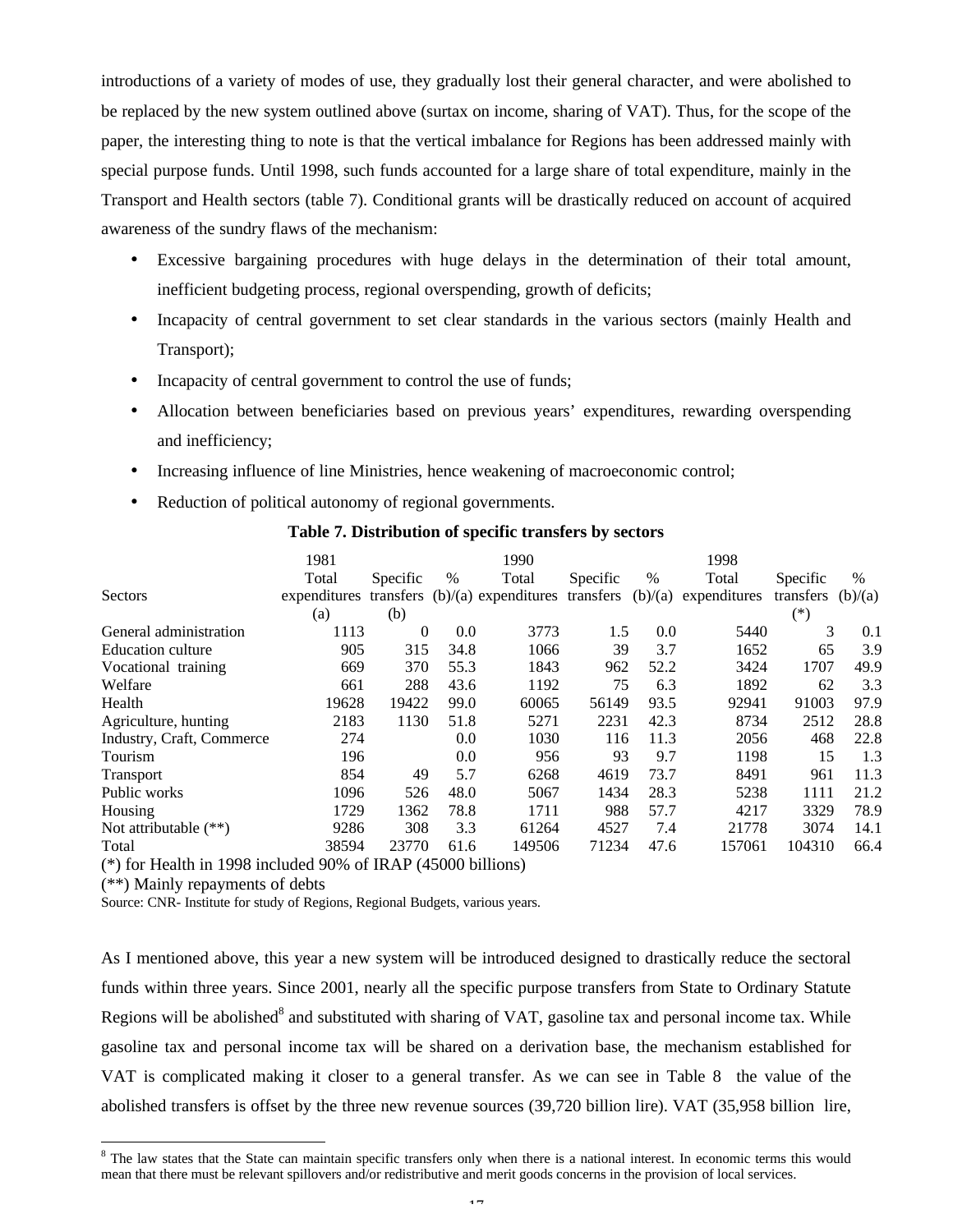equal to a share of 25,7% of total collections ) will initially be distributed according to the previous transfer starting from the year 2001. These allocations<sup>9</sup> will gradually be replaced by a new formula based equalization mechanism reflecting both expenditure needs and fiscal capacity (for details see the Appendix).

|                   |                                                     |       |       | <b>VAT</b> |                             |             |       |  |  |  |
|-------------------|-----------------------------------------------------|-------|-------|------------|-----------------------------|-------------|-------|--|--|--|
|                   |                                                     |       |       | Income     |                             | sharing     |       |  |  |  |
|                   | National Other specific                             |       |       | surtax     | Gasoline tax                | "historical |       |  |  |  |
|                   | <b>Health Fund</b>                                  | Funds | Total | 0,4%       | 8 ITL per literexpenditure" |             | Total |  |  |  |
| Piemonte          | 2591                                                | 293   | 2884  | 400        | 17                          | 2467        | 2884  |  |  |  |
| Lombardia         | 1064                                                | 202   | 1266  | 951        | 33                          | 282         | 1266  |  |  |  |
| Veneto            | 2419                                                | 112   | 2531  | 387        | 19                          | 2125        | 2531  |  |  |  |
| Liguria           | 1840                                                | 233   | 2073  | 134        | 6                           | 1933        | 2073  |  |  |  |
| Emilia-Romagna    | 2066                                                | 179   | 2245  | 395        | 18                          | 1832        | 2245  |  |  |  |
| Toscana           | 2802                                                | 211   | 3013  | 285        | 16                          | 2712        | 3013  |  |  |  |
| Marche            | 1091                                                | 133   | 1224  | 100        | 6                           | 1118        | 1224  |  |  |  |
| Umbria            | 933                                                 | 130   | 1063  | 54         | 3                           | 1006        | 1063  |  |  |  |
| Lazio             | 2417                                                | 619   | 3036  | 354        | 21                          | 2661        | 3036  |  |  |  |
| Abruzzo           | 1439                                                | 242   | 1681  | 67         | 5                           | 1609        | 1681  |  |  |  |
| Molise            | 406                                                 | 153   | 559   | 13         |                             | 545         | 559   |  |  |  |
| Campania          | 7058                                                | 1118  | 8176  | 204        | 13                          | 7959        | 8176  |  |  |  |
| <b>Basilicata</b> | 677                                                 | 292   | 969   | 23         | 1                           | 945         | 969   |  |  |  |
| Puglia            | 4748                                                | 756   | 5504  | 161        | 11                          | 5332        | 5504  |  |  |  |
| Calabria          | 2615                                                | 881   | 3496  | 59         | 6                           | 3431        | 3496  |  |  |  |
| Total             | 34166                                               | 5554  | 39720 | 3587       | 176                         | 35957       | 39720 |  |  |  |
|                   | Source: Ministry of Treasury 2000, Billions of live |       |       |            |                             |             |       |  |  |  |

**Table 8 The new revenue arrangements for Ordinary Statute Regions**

Source: Ministry of Treasury, 2000. Billions of lire.

A central monitoring system is set up to enforce a minimum standard for the health sector. This means that Regions have to introduce reporting procedures aimed to enforce nationally uniform levels of health care. Regions not complying with these standards will have part of their equalization transfer and shared taxes converted into specific grants for health services.

## Municipal and Provincial Governments

# A) 1977-1993

l

Initially, (1972-1982) Municipalities and Provinces were financed by the State with mere gap-filling transfers, assigned to finance "historical spending". Subsequently and until 1993, an increasingly large quota of transfers was allocated on the basis of equalizing criteria (table 9), though the latter - used to allocate a given quota of total transfers - varied in the course of time. The three main criteria were:

- evening out differences in per capita expenditure of Municipalities with similar size;
- larger per-capita transfers were given to small and large Municipalities. The assumptions was that unit costs of local governments were U shaped;
- Municipalities situated in poorer than average provinces received higher per-capita transfers.

<sup>&</sup>lt;sup>9</sup> The allocation ("historical component") obtained in the year 2001, will be gradually reduced by 5 per cent a year for the next two years and by 9 per cent a year in the next 10 years until 2013, when it will be canceled.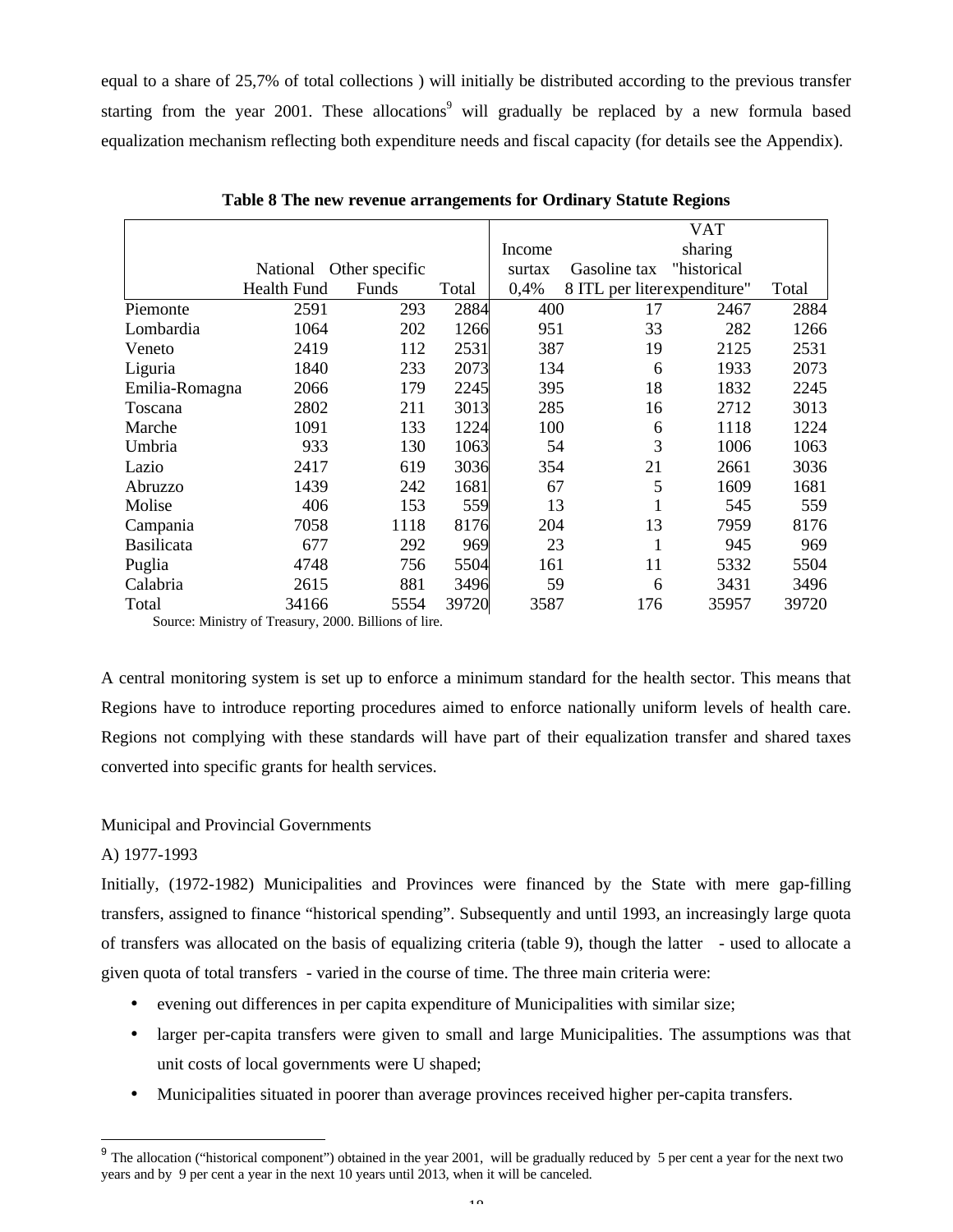| a)Current grants                                         |       |       |       |       |       |       |       |       |       |
|----------------------------------------------------------|-------|-------|-------|-------|-------|-------|-------|-------|-------|
| Distributing criteria                                    | 82    | 83    | 84    | 88    | 89    | 90    | 91    | 92    | 93    |
| Historical expenditure 82-77                             | 95.8  | 93.1  | 82.0  | 58.1  | 53.0  | 45.6  | 46.6  | 46.0  | 46.9  |
| Specific grants                                          |       |       | 2.1   | 6.6   | 6.4   | 16.0  | 14.2  | 14.1  | 13.7  |
| Equalization grants                                      | 4.2   | 6.9   | 15.9  | 35.4  | 40.5  | 38.4  | 39.2  | 39.8  | 39.4  |
| Total                                                    | 100   | 100   | 100   | 100   | 100   | 100   | 100   | 100   | 100   |
| Absolute value of current grants                         | 13775 | 14172 | 16037 | 21148 | 20715 | 24113 | 24753 | 24981 | 25700 |
| (billions of lire)                                       |       |       |       |       |       |       |       |       |       |
| b) Equalization grants                                   |       |       |       |       |       |       |       |       |       |
| Distributing criteria                                    | 82    | 83    | 84    | 88    | 89    | 90    | 91    | 92    | 93    |
| Equalization of per capita expenditures                  | 100   | 100   | 45.6  | 16.9  | 13.5  | 12.3  | 12.3  | 11.9  | 12.3  |
| Weighted population with discrete weighting factors      |       |       | 35.2  | 20.2  | 16.1  | 14.6  | 14.6  | 14.2  | 14.7  |
| Weighted population with continuous weighting factors    |       |       |       | 41.4  | 49.3  | 52.1  | 52.1  | 52.9  | 52.1  |
| Inverse of the per-capita GDP at provincial level        |       |       | 19.2  | 21.4  | 21.1  | 21.0  | 21.0  | 21.0  | 21.0  |
| Total                                                    | 100   | 100   | 100   | 100   | 100   | 100   | 100   | 100   | 100   |
| Absolute value of equalization grants                    |       |       |       |       |       |       |       |       |       |
| (billions of lire)<br>Source: Ministry of Treasury, 1997 | 578   | 918   | 2548  | 7478  | 8398  | 9254  | 9700  | 9954  | 10121 |

## **Table 9. Distribution of grants to municipalities according various criteria. 1982-1993**

Between 1984 - the first year in which the equalizing component assumes a significant dimension - and 1989, the weight of the equalizing contribution thus rose from 6 to 40 per cent, settling at this latter value until 1993 (Fig. 2).

The Home Affairs Ministry considered the results of this policy a success, since it reduced to a considerable extent the variance of per capita spending of Municipalities with similar size. However, municipalities with the same population may have very different production costs due to orography, climate, density of population, commuting, etc. In fact the outcome of this policy was relatively ineffective, in terms of both efficiency and equity. Actually, an equalization scheme ignoring revenue capacities and based loosely on expenditures needs can hardly give fair incentives to efficient management and is bound to become a gapfilling approach in view of the huge responsibilities of central government in addressing the vertical fiscal imbalance.

## B) 1993-1999

Law n.142/90 introduced new equalization criteria based mostly on expenditure needs and revenue capacity, but only in 1992 were the implementing regulations approved. Besides, the introduction of the local property tax allowed to consider the revenue side in equalization formulas for the first time.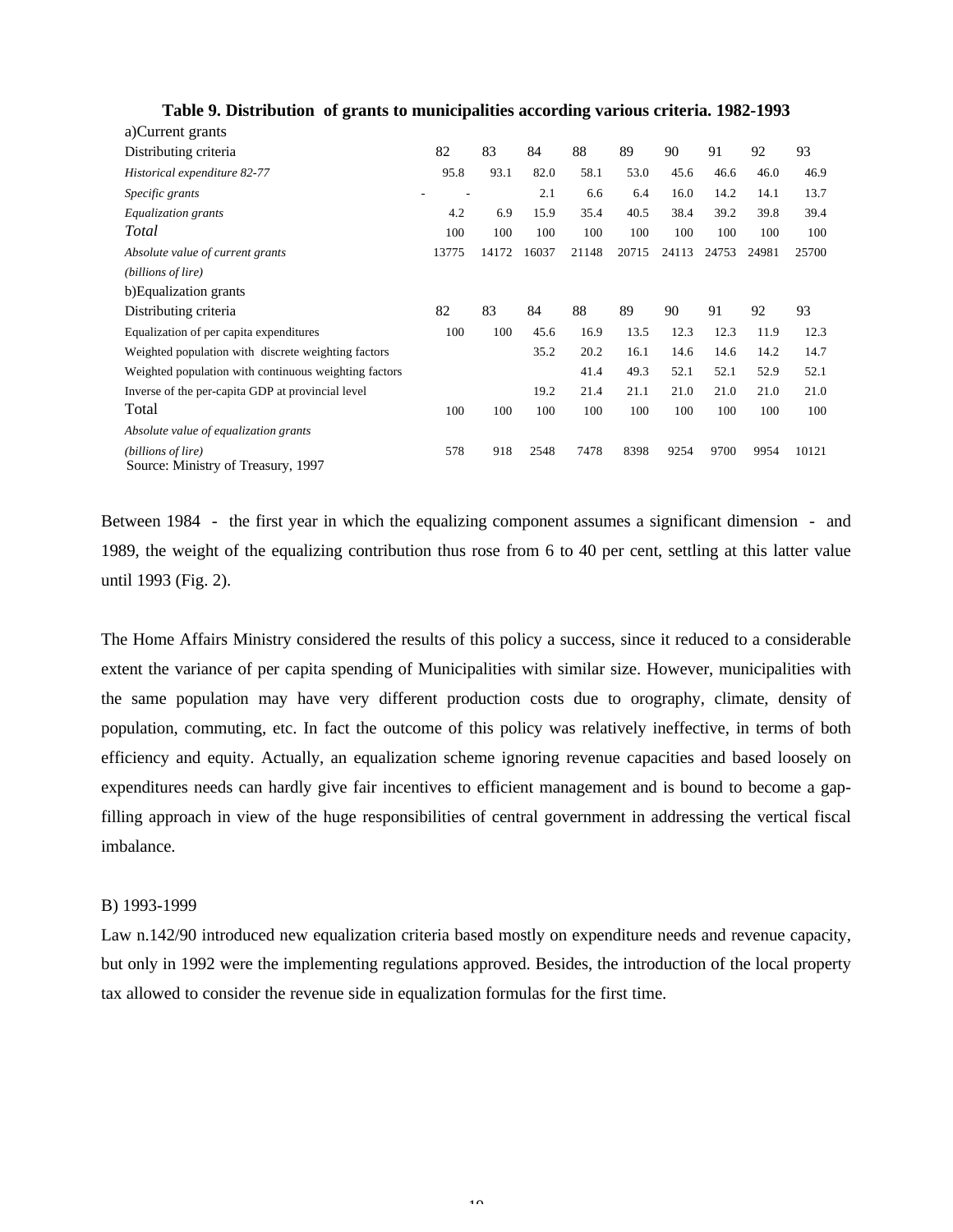**Fig.2 Percentage of equalization grants to Municipalities 1984-93**



Source: Home Affairs Ministry

The system is based on three distinct funds: $10$ 

Recurrent Fund

Equalization Fund

Conditional Fund

Leave out for the moment the Conditional Fund targeted for specific expenditures mandate by the Central Government (youth employment, etc.), and let us concentrate on the other two Funds.

The Recurrent Fund should finance basic services, representing a minimum and uniform amount of services all over the country, while increased local fiscal autonomy will take care of higher level services. This set of basic services was determined by the Home Affairs Ministry after consulting the State - Cities and Local Autonomies Conference (see below). Initially the Fund was allocated on the basis of previous transfers net of property tax collections with the standard rate. It should be gradually replaced by the new system based on expenditure needs.

The Fund was to be fixed in nominal terms, while its increases, in line with the inflation, ought to have been added to the Equalization Fund. This Fund had to be distributed in such a way as to gradually equalize per capita tax revenues of each local unit by bringing them close to the average calculated for all units comprising the same population bracket. One of the main problems in implementing this mechanism is that, since information of effective tax bases was missing, the Ministry had to use the actual collection as a proxy of revenue capacity. This gives an incentive to lower tax effort $11$ .

There is no point in describing the mechanism because it worked only in 1994 and 1995 and is now under review. In 1998, the Equalization Fund accounted for only 7 per cent (Table 10). As far as we can know, the

 $10$ Two funds exist to finance investment, but their role is very limited at present. In practice, they serve to pay the cost of the financing local investments undertaken in the Eighties. The problem of allocating general funds to finance investment has never been properly addressed in Italy.

<sup>&</sup>lt;sup>11</sup> This was one of the reasons that drove the Ministry of Finance to the decision to implement the Bassanini Act to the management of the Cadastre (property registry) to decentralize to Provinces and Municipalities.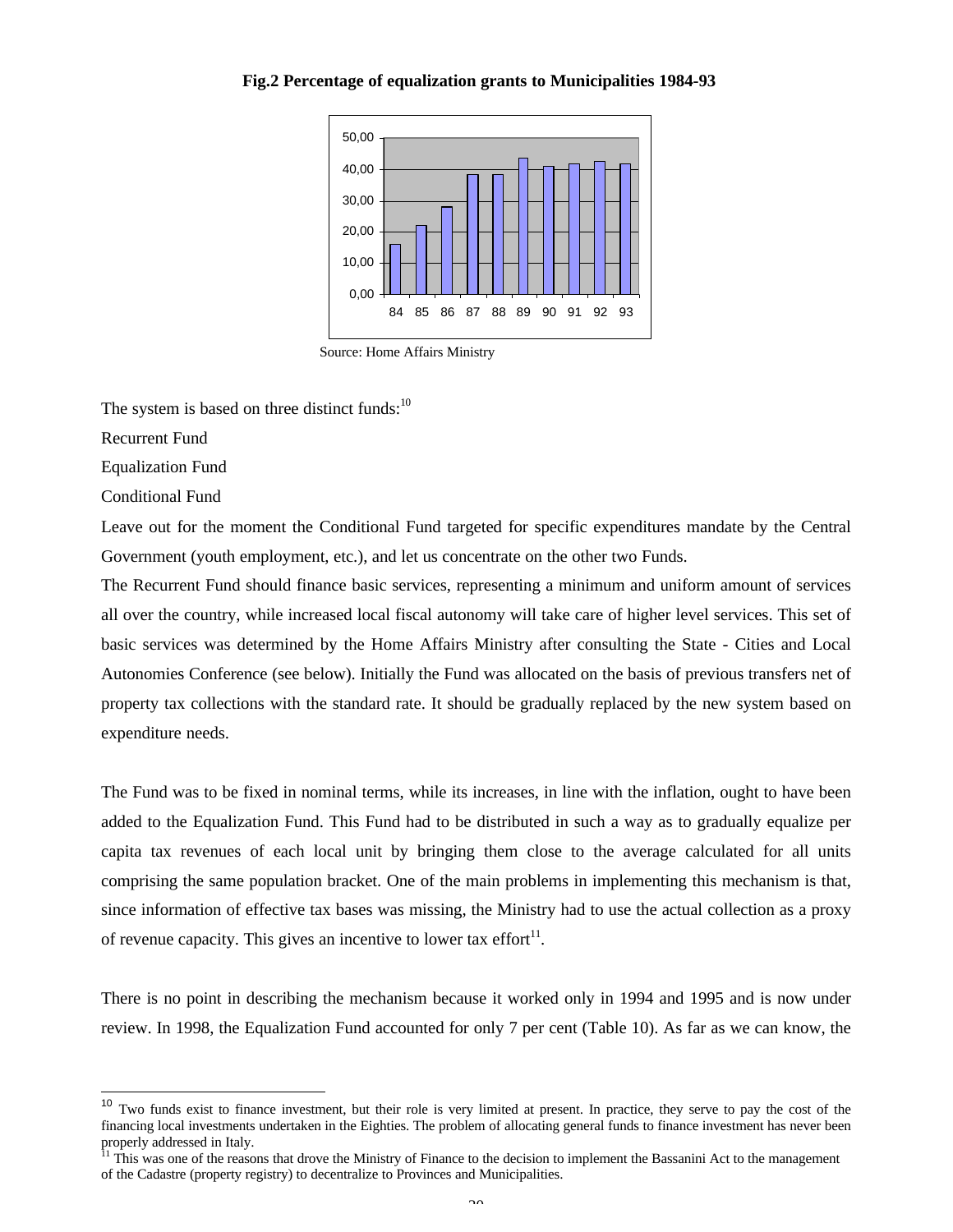new mechanism is supposed to rely more on fiscal effort and revenue potential and to determine the expenditure needs in a fairer way.

|  | Table 10 The grants system after the introduction of local fiscal autonomy (billions of lire) |  |
|--|-----------------------------------------------------------------------------------------------|--|
|  |                                                                                               |  |

1994 % 1998 %

|                               | 1994. | $\%$ 1998                 | $\%$  |
|-------------------------------|-------|---------------------------|-------|
| Recurrent Fund                |       | 13577 51.713245 54.0      |       |
| <b>Equalization Fund</b>      | 742   | 2.8 1834                  | 7.4   |
| Conditional fund              |       | 3625 13.8 3523            | 14.3  |
| Investment Fund               |       | 8073 30.7 5797            | 23.6  |
| Specific Investment Fund      | 246   | - 108<br>0.9 <sup>°</sup> | 0.4   |
| Total                         | 26263 | 10024507                  | - 100 |
| Source: Home Affairs Ministry |       |                           |       |

Two main conclusions can be drawn from the experience of the transfer system in Italy:

- a. A viable grants system requires the fiscal autonomy of local governments.
- b. It is necessary to avoid changing the rules of the system of general and sectorial transfer to Regions, Provinces and Municipalities too often. If it is true that the transfer system has to guarantee a certain temporal flexibility and allow periodic reviews (the Australian experience of the Commonwealth Grants Commission is exemplary in this respect), this cannot translate into impossibility of local administrations to formulate long-term budget policies.
- c. Without adequate fiscal autonomy, to expect to control the evolution of local spending with both sectoral funds (Regions) and general funds (Provinces and Municipalities) is an illusion.

## *The participation of local authorities.*

l

The last 20 years have seen growing awareness of the fact that, to be effective, political decentralization requires adequate institutional mechanisms. Without a federal arrangement (which normally envisages the representation of member States), over the last few years we have seen the number of intergovernmental bodies increase and their role in Italy grow. This is, arguably, one of the most interesting - albeit least analyzed aspects - of the reforms carried out in the meantime. Intergovernmental bodies perform numerous functions. The growth in shared policies has made it increasingly necessary to define decision-making forums in which the different institutions participate simultaneously. Numerous national laws envisage the participation of the Regions through various forms of agreement and accord, besides more generic consultation in the different sectors of intervention. In its jurisprudence, the Constitutional Court has deliberately elaborated the principle of the need for *'fair collaboration'* between Central Government and Regions. One highly important body set up precisely for this purpose is the State Regions Conference, created in 1988 by specific legislation following a trial period.<sup>12</sup> It is based at the Prime Minister's Office, and is made up of the Presidents of the Regions and chaired by the Prime Minister or by a Minister delegated by him. Depending to the points on the agenda, it may be attended by other Ministers or representatives of administrations of the State or of public bodies. The Conference has advisory functions and also

 $12$  The full name of the body is Permanent Conference for relations between the State, Regions and Autonomous Provinces.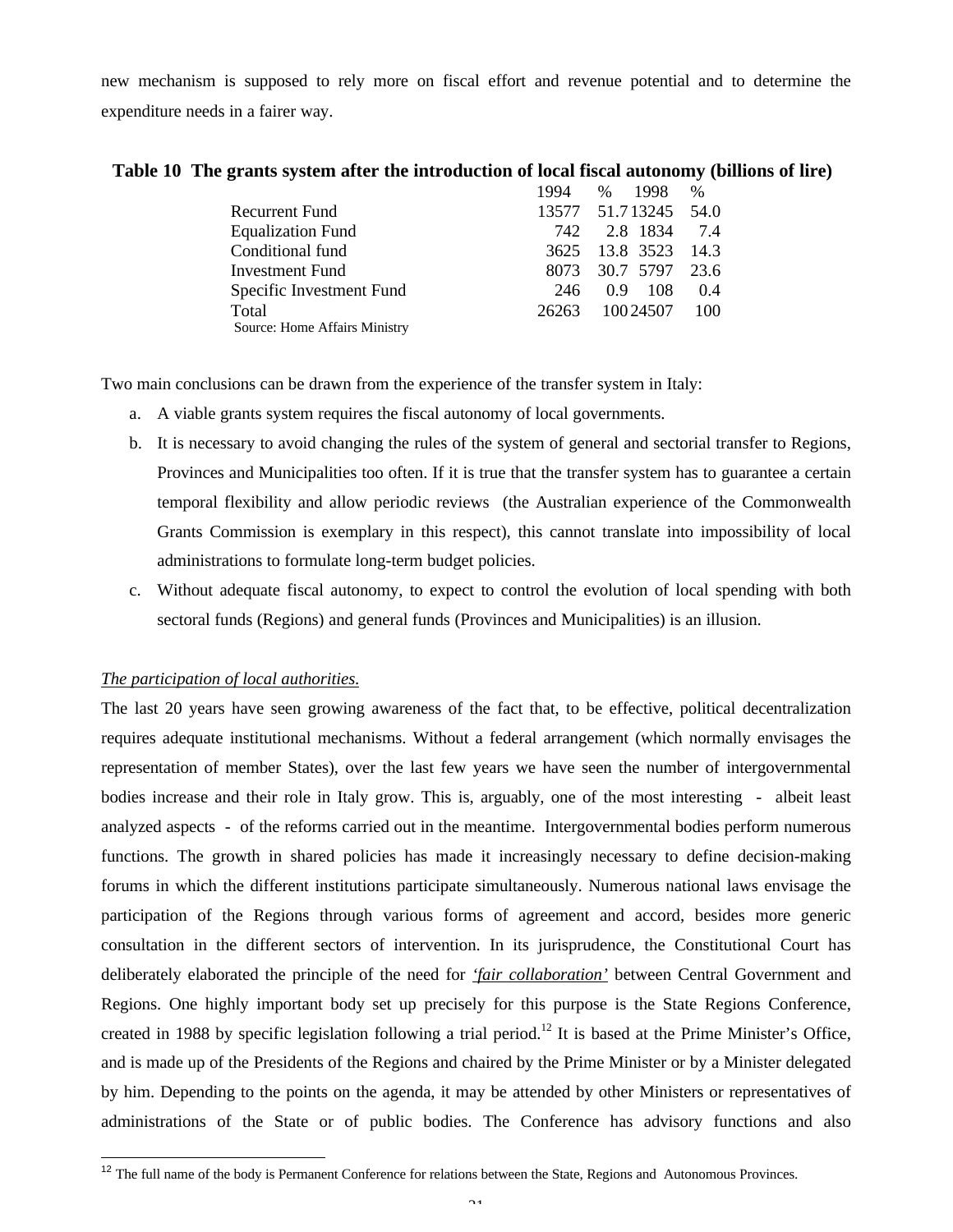'co-manages' policies, in the sense that it helps, through agreements, to elaborate activities to steer and coordinate numerous sectors of the State (especially in the fields of health and environmental protection). More recently, the Conference has also received autonomous power to steer and implement given laws.

Intergovernmental bodies are not confined to the State-Regions Conference. After a long debate, the State-Cities and Local Autonomies Conference was set up in 1996 with analogous functions. It is chaired by the Government Premier and made up of six Presidents of Provinces and fourteen Majors, of which five from the biggest cities, the Presidents of the main Associations of Local Authorities and some Ministers. Indeed, for given duties the two Conferences can join together in the so-called Unified Conference. The latter plays a crucial role in solving intergovernmental conflicts for the assignment of competences and resources to enact the 'Bassanini package'.

The activity of these bodies is rapidly intensifying (Fig. 3). Between 1993 and 1997, the number of official meetings of the State-Regions Conference increased from 12 to 19 (plus, in 1997, the seven meetings of the Unified Conference) and, overall, the subjects addressed increased from 56 to 211. In parallel, the technical activity of central and regional functionaries also burgeoned, with meetings preparatory to the sessions of Conferences increasing from 150 to 314 in the same period.

A similar trend was recorded at regional level. Different Regions thus set up Regions- Local Body Conferences which, for the moment, are largely organic advisory instruments for local bodies, though, for some, they ought to constitute a sort of second regional chamber with the guarantee functions typical of federal systems (the Region as a federation of local bodies). At the end of 1997, 12 regions had set up such bodies, albeit following different procedures.

To explain this, it is necessary to mention, first and foremost, the growth of the political clout of mediumlarge cities, thanks both to electoral reform and renewed commitment to local development policies. The dynamism of such cities has been evident in the initiatives of their mayors, of the National Association of Italian Municipalities (ANCI) and of the Union of Italian Provinces (UPI). These two organizations are powerful national lobbies which have fostered the creation of the new intergovernmental decision-making and advisory body, the State-City-Autonomies Conference, alongside the pre-existing State-Regions Conference.

When the Government reaches an agreement with the various Conferences, it is very unlikely that Parliament will vote against their proposals. Members of Parliament are strictly tied to local politics and are aware of the risks of non-re-election if they fail to support local initiatives. Consequently, some define these Conferences as a sort of third 'hidden' House of Parliament.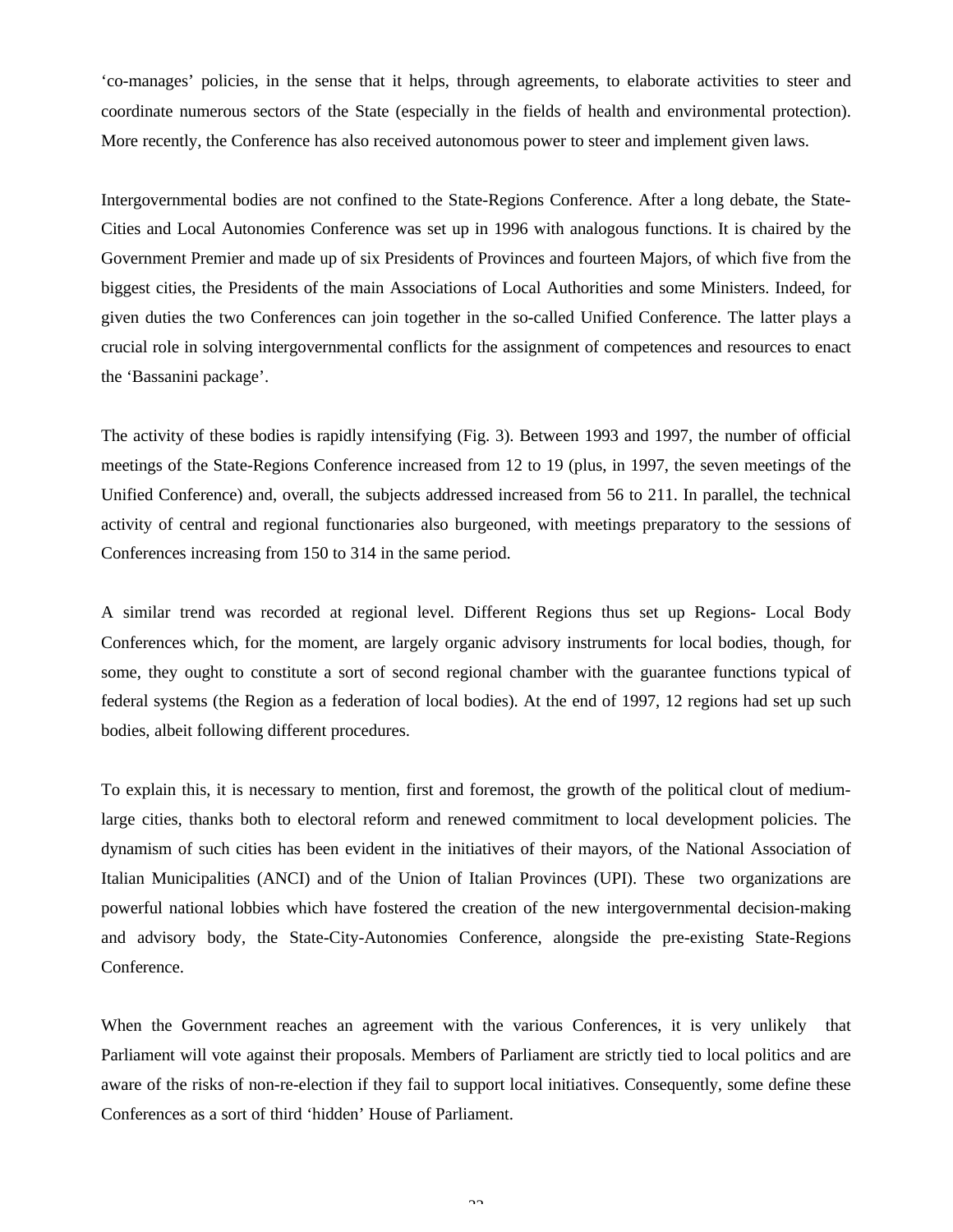

**Fig. 3 Growth of the activity of the State -Regions Conference**

Source: Public Affairs Department

## **3. Conclusions.**

l

Italy has a regional system of territorial government which is presently undergoing a number of transformations. Some, possibly far-reaching, changes have already been introduced into this system and the role of sub-national governments has been strengthened. Regional and local tax autonomy, for example, has been strongly increased. A process of constitutional review has been attempted and this could lead to the transformation of the present system into a federal system. A joint parliamentary committee (Commissione Bicamerale) was set up in l997 and has since produced the draft for a new Italian constitution. Constitutional review, however, came to an abrupt halt in  $1998^{13}$ , since the strong pressure for change, namely for federalization, failed to attract general support across all areas of the country (especially in the South, the least developed part of Italy).

Moreover, the constitutional debate on federalization is permeated by strong institutional rivalries among sub-national governments. While regional governments are ardently pressurizing for a classical two-layer federation, whose actors would be the Central government and the Regions, local governments - notably the Municipalities - are demanding three-layer (or "three-star' in modern-day political jargon) federalism, where both regional and local governments would operate on a play-level field. Nevertheless, the so called "administrative federalism" is underway and is giving new momentum to the process of political decentralization.

Finally, to date the recent devolution of taxing powers to Regions and other local governments has gone hand-in-hand with a reallocation of spending responsibilities. In this way, devolution has so far allowed all levels of government to maintain their budget steering capacity, implementing strict new reporting systems to ensure effective control over general government spending.

<sup>&</sup>lt;sup>13</sup> The stoppage in Italy was due to the withdrawal of opposition parties from the special parliamentary joint-committee ('Commissione Bicamerale').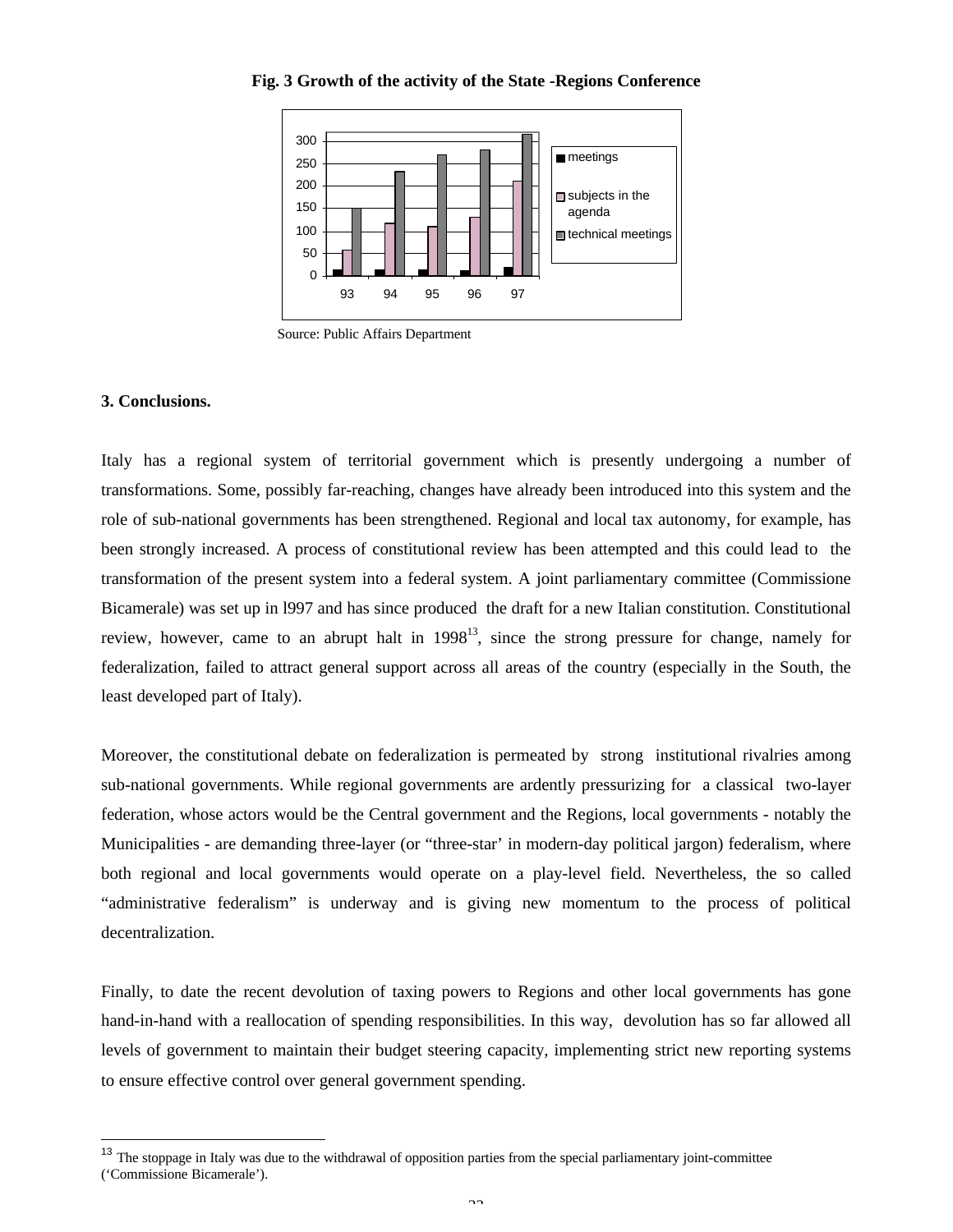What lessons can be drawn from all this? I believe there are five in particular.

First lesson: Devolution takes time. Looking back, anyone is struck by the fact that fiscal decentralization in Italy, has been almost permanently "in the making". Only on the eve of the new millennium does it seems to have reached a more stable arrangement. This is bound to be true in the future too. For example, according to the most recent proposal, the new mechanism of regional revenue sharing of VAT and equalization will be fully implemented only in 2013.

Second lesson: Sequencing is a crucial issue. The financing of the Special Statute Regions is a glaring example of the perverse effects of the wrong sequencing of devolution, whereas the financing of Ordinary Statute Regions is an excellent example of the risks of "special-purpose grants inflation" due to the lack of regional fiscal autonomy and an initial unfair costing of the functions to be transferred.

Third lesson: Sub-national government must have the power to tax: only with substantial fiscal autonomy can the decentralization process be compatible with the maintaining of control over general government spending.

Fourth lesson: Fiscal equalization through a viable grants system has to be clearly and fairly designed to get the support of all the areas of a country, bringing together accountability and solidarity, and it cannot perform well without relevant own local taxation.

Fifth lesson: Sub-national governments have to be deeply involved in the devolution process: the achievement of fiscal discipline can be facilitated through formal arrangements, such as Intergovernmental Committees, between central and local governments.

## References:

Ministry of Finance, Fondazione Agnelli, 1994, *Financing the Special Statute Regions*, mimeo.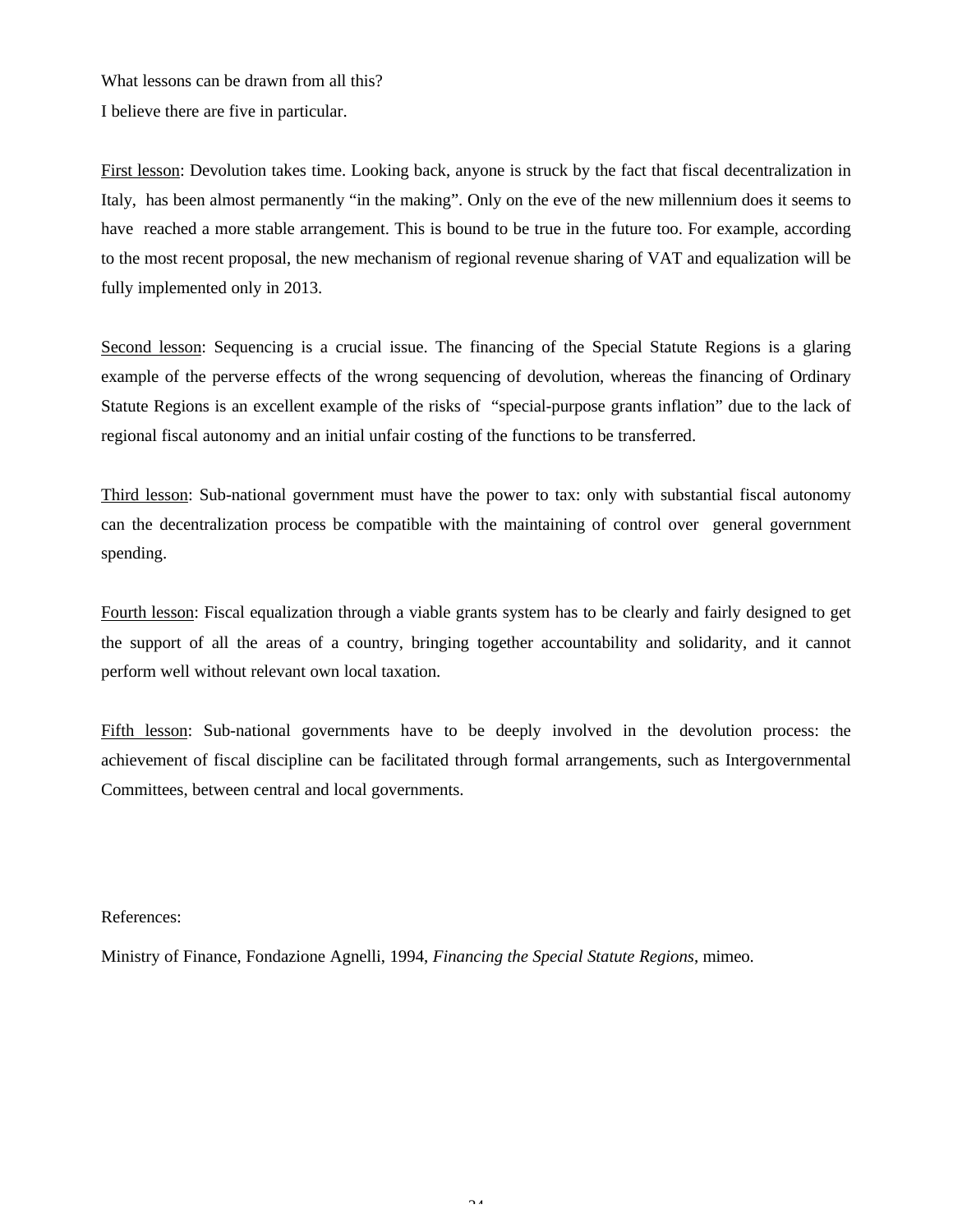#### APPENDIX: The new revenue sharing of VAT for Ordinary Statute Regions.

Law n.133/99 established a new revenue sharing arrangement for Ordinary Statute Regions, based on personal income tax, gasoline tax and VAT. While the first two taxes are shared on a derivation basis, the distribution of VAT is tied to a particular equalization mechanism. A recent decree has set out the criteria for the distribution of VAT among Regions.

The first step is the distribution among Regions based on private consumption used as a proxy for the regional VAT tax base.

The second step is the calculation of the quotas (s.c. "historical component") which would produce a balanced budget for every Region after the cancellation of the previous central transfers. They represent the initial distribution in 2001. From 2002 they will be reduced gradually (5 per cent a year for the first two years, 9 per cent a year for the further ten years) to make room for equalization. The distribution of this (growing) share of the historical component will be made according the following formula:

$$
Comp^{it}_{\textrm{VAT}} = \frac{p^{it}}{\sum_i p^{it}} + \frac{p^{it} \beta \sum_j \tau^t_j (x^t_j - x^{\hspace{1pt}\mathrm{it}})}{\textrm{VAT}^t} + \frac{p^{it} \ (s^{it} - s^t)}{\textrm{VAT}^t} + \frac{p^{it} \ \gamma^t \ (e^{it} - e^t)}{\textrm{VAT}^t}
$$

where:

 $i=$  Regions  $(i=1,2...15)$ 

 $t = year (t=2001, 2002, \ldots, 2013)$ 

Comp<sup>it</sup>  $_{\text{VAT-}}$  share of VAT for Region i in the year t, with 0 <= Comp<sup>it</sup>  $_{\text{VAT}}$  <= 1

 $P^{it}$  =population of region i in the year t

 $β= 0.9$ , indicates the so called "solidarity coefficient" for the equalization of fiscal capacity;

j= own and shared taxes which define the regional fiscal capacity

 $\tau_{j=1}^{t}$  national average tax rate of revenue source j in the year t

 $x_j^t = (\sum_i P^{it} x_j^{it})/(\sum_i P^{it}) = \text{average per}$ - capita national tax base

 $x_j$ <sup>it</sup> = per capita tax base of region i

 $s<sup>it</sup>$  = per- capita health expenditure needs of region i

 $s^t = (\sum_i P^{it} s^{it}) / (\sum_i P^{it})$  = national average per capita health expenditure needs

 $\gamma = 0.7$ , indicates the level of equalization that must be obtained with this criterion

 $e^{it}$  standardized per capita non-health expenditure of region i, calculated through a statistical regression model<sup>14</sup> which assesses the extra costs due to the small dimensions of regions

e<sup>t</sup> = national average standardized per capita non-health expenditure

 $VAT<sup>t</sup>$  = total VAT shared among Regions in the year t.

The first term of the formula determines an equal per capita distribution. This is corrected to take into account the differences in tax bases and the differences in health and aggregate non- health expenditure needs.

The second term defines a regional per-capita fiscal capacity measure and relates it to an equalization yardstick represented by the national average per-capita fiscal capacity. The Regions whose fiscal capacity exceeds the yardstick

 $\overline{a}$ 

<sup>&</sup>lt;sup>14</sup> Based on a loglinear relation:  $e^{it} = a+b^{*}log(P^{it})$ .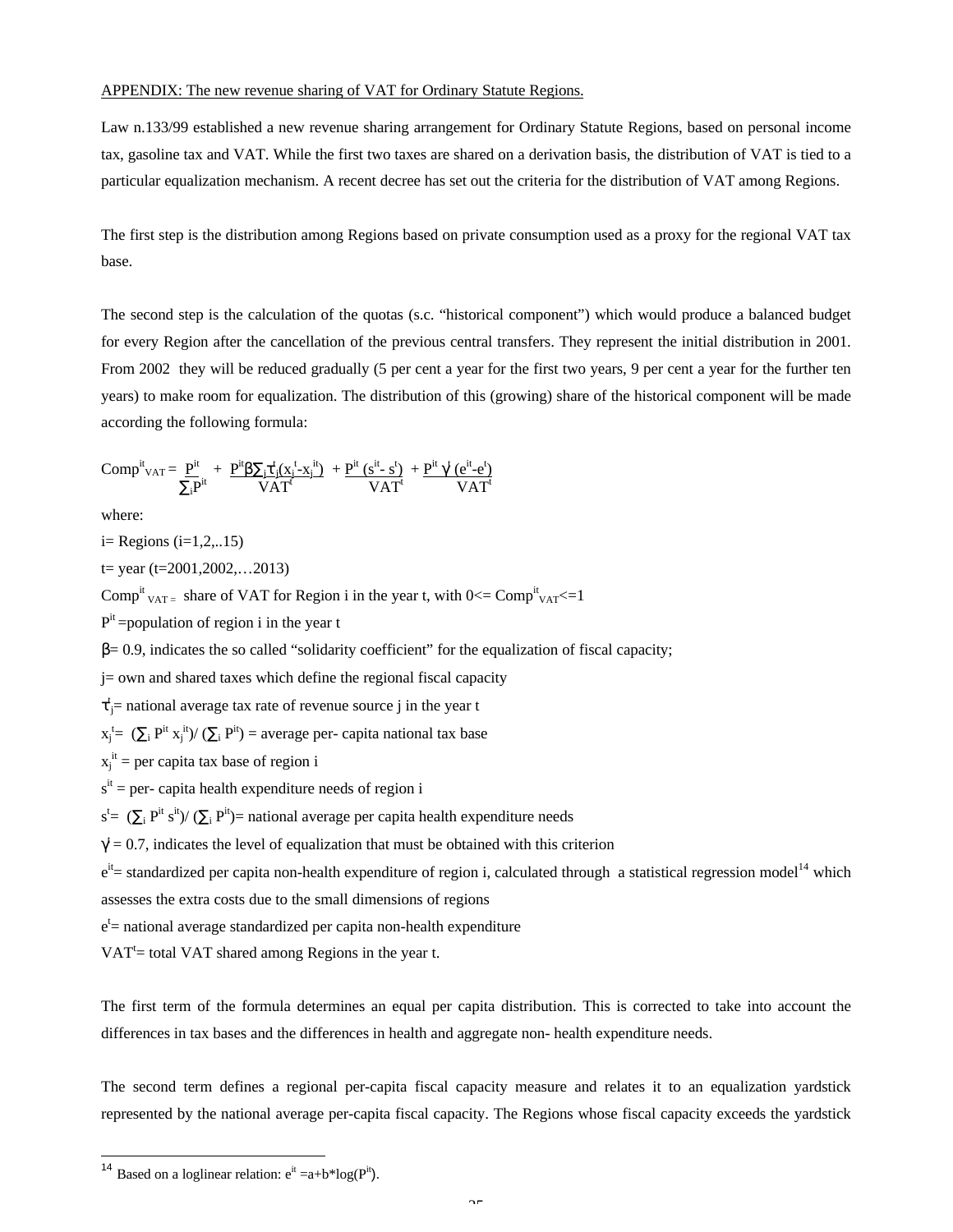will have the 90 per cent of their difference reduced and the other way round for the Regions whose fiscal capacity fall short of the yardstick.

The third term is based on the difference between the health expenditure needs of each Region and the national average determined by the Health Ministry using economic and demographic indicators. Basically, it attributes different weights to the various age groups of the population with reference to distinct services, such preventive care, hospitals, etc.

Finally, the fourth term seeks to compensate for the absence of scale economies with reference to the aggregate nonhealth expenditures in the smallest Regions. In fact, consolidation of Regions does not appear as feasible in the present political context. Yet, to avoid excessive incentives to inefficiency this equalization component is reduced to 70 per cent with the parameter  $\gamma^{\dagger}$ .

In Table A1 we see the first simulations of the new mechanism outcome. The first column shows the distribution based on consumption, the second the "historical component", and the third the distribution made according to the formula. A clear pattern emerges in favor of the less developed regions located in the southern area of Italy (Figure A1).

|                   |             |      |             |      | Equalized                         |                                  |       | Criteria of equalization |                    |              |
|-------------------|-------------|------|-------------|------|-----------------------------------|----------------------------------|-------|--------------------------|--------------------|--------------|
|                   | Private     |      | Historical  |      | distribution                      | $\%$                             |       | Health expendit.         | Non-health         | Revenue      |
|                   | Consumption | $\%$ | Expenditure | $\%$ | Comp <sup>it</sup> <sub>VAT</sub> | $f=b + c + d + e$ Population (b) |       | needs (c)                | $exp.$ needs $(d)$ | capacity (d) |
| Piemonte          | 3335        | 9,3  | 2467        | 6,9  | 2593                              | 7,21                             | 8,82  | 1,11                     | $-0,07$            | $-2,65$      |
| Lombardia         | 7543        | 21,0 | 281         | 0,8  | 805                               | 2,24                             | 18,57 | $-0.19$                  | $-2,18$            | $-13,96$     |
| Veneto            | 3669        | 10,2 | 2125        | 5,9  | 2075                              | 5,77                             | 9.23  | $-0.11$                  | $-0.15$            | $-3,2$       |
| Liguria           | 1420        | 3,9  | 1935        | 5,4  | 1978                              | 5,5                              | 3,36  | 1,14                     | 0,54               | 0,46         |
| Emilia-Romagna    | 3513        | 9,8  | 1833        | 5,1  | 1845                              | 5,13                             | 8,14  | 1,5                      | 0,05               | $-4,56$      |
| Toscana           | 2803        | 7,8  | 2711        | 7,5  | 2751                              | 7,65                             | 7,26  | 1,21                     | 0,19               | $-1,01$      |
| Marche            | 1179        | 3,3  | 1118        | 3,1  | 1410                              | 3,92                             | 2,99  | 0,24                     | 0,55               | 0,14         |
| Umbria            | 603         | 1,7  | 1005        | 2,8  | 1025                              | 2,85                             | 1,71  | 0,27                     | 0,48               | 0,39         |
| Lazio             | 3858        | 10,7 | 2661        | 7,4  | 2478                              | 6,89                             | 10,81 | $-0,7$                   | $-0,47$            | $-2,75$      |
| Abruzzo           | 867         | 2,4  | 1609        | 4,5  | 1640                              | 4,56                             | 2,63  | 0,08                     | 0,54               | 1,31         |
| Molise            | 192         | 0,5  | 544         | 1,5  | 561                               | 1,56                             | 0.68  | 0,06                     | 0,3                | 0,52         |
| Campania          | 3106        | 8,6  | 7959        | 22,1 | 7386                              | 20,54                            | 11,91 | $-2,36$                  | $-0,72$            | 11,71        |
| <b>Basilicata</b> | 312         | 0.9  | 944         | 2,6  | 949                               | 2,64                             | 1,25  | $-0.08$                  | 0,42               | 1,05         |
| Puglia            | 2373        | 6,6  | 5332        | 14,8 | 5358                              | 14,9                             | 8,4   | $-1,62$                  | 0,01               | 8,11         |
| Calabria          | 1183        | 3,3  | 3432        | 9,5  | 3107                              | 8,64                             | 4,25  | $-0,56$                  | 0,51               | 4,44         |
| Total             | 35958       | 100  | 35958       | 100  | 35958                             | 100                              | 100   | 100                      | 100                | 100          |

**Table A1. The new revenue sharing of VAT for Ordinary Statute Regions: criteria of distribution**

Source: Ministry of Treasury, 2000